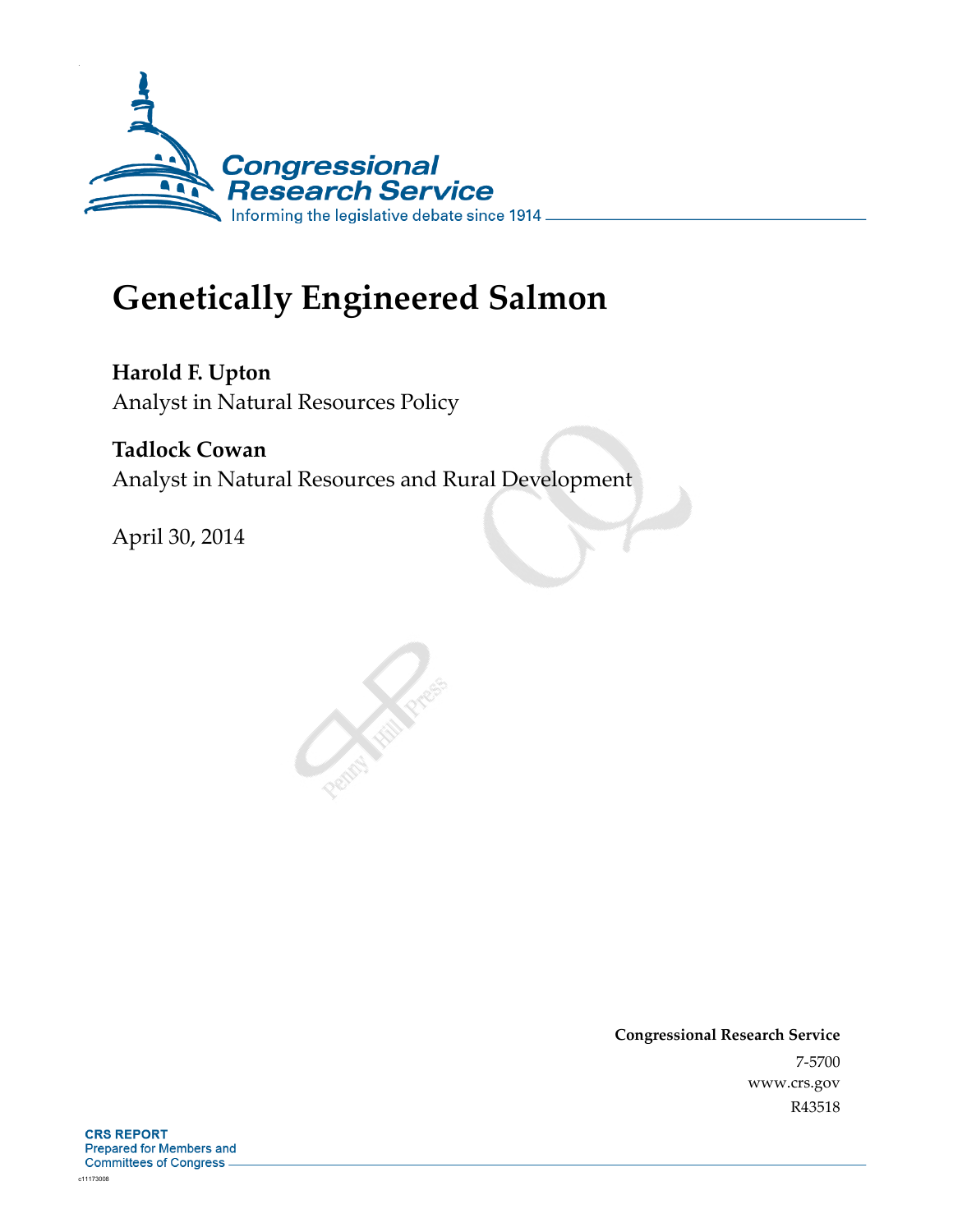## **Summary**

.

If approved by the Food and Drug Administration (FDA), Atlantic salmon would be the first genetically engineered (GE) animal to be marketed in the United States for human consumption. Genetic engineering techniques are used by scientists to insert genetic material from one organism into the genome of another organism. Genetically engineered salmon have been modified to grow more quickly and use feed more efficiently. However, some are concerned that, in this rapidly evolving field, current technological and regulatory safeguards are inadequate to protect the environment and ensure that these products are safe to be used as food.

Over seventeen years ago, AquaBounty Technologies Inc. first applied to the FDA for approval of a genetically engineered Atlantic salmon. In 2009, AquaBounty submitted to the FDA the last required study for their new animal drug (NAD) application. The FDA is regulating GE Atlantic salmon as an NAD under the Federal Food, Drug, and Cosmetic Act (FFDCA; 21 U.S.C. §321). An NAD is approved by the agency only after the drug is shown to be safe and effective. On September 19-21, 2010, the FDA's Veterinary Medicine Advisory Committee (VMAC) met to consider the AquaBounty application for approval of GE salmon, trademarked as AquAdvantage salmon, for human consumption, and held a public hearing. On December 20, 2012, FDA announced the availability for public comment of (1) a draft environmental assessment of the proposed conditions specified by AquaBounty and (2) FDA's preliminary finding of no significant impact (FONSI) for AquaBounty's conditions. In the FONSI, FDA reiterated that food from AquAdvantage salmon is as safe as food from non-GE salmon and determined that there are no significant food safety hazards or risks associated with AquAdvantage salmon. FDA may still require a full environmental impact statement (EIS) prior to approval of AquaBounty's application. No further action has been taken by FDA, and the Aquabounty NAD application is still under consideration.

Environmental concerns related to the development of GE salmon include the potential for competition and interbreeding with wild fish. According to some, escaped GE salmon could spawn with wild Atlantic salmon and introduce the modified genetic material to the wild population. Sterilization and bioconfinement have been proposed as a means of isolating GE salmon to minimize the likelihood of harm to wild fish populations. To address these concerns, AquaBounty proposes to produce salmon eggs (all sterile females) in Canada, ship these eggs to Panama, grow and process fish in Panama, and ship table-ready, processed fish to the United States for retail sale. Additional concerns have been voiced concerning food safety, labeling of GE salmon, and economic effects on existing wild salmon fisheries.

Some have asserted that FDA approval of AquAdvantage salmon is overdue and that delays have hindered investment and development of the U.S. biotechnology sector. Others have questioned the adequacy of the FDA's review of GE salmon and whether the existing approval process is equipped to fully evaluate the risks of this technology, especially potential environmental harm. In response to food safety and environmental concerns, legislation has been introduced during the 113<sup>th</sup> Congress, including S. 246 and H.R. 1667, which would prohibit the transport, sale, possession, release, or use of GE fish. H.R. 584 and S. 248 would amend Section 403 of the FFDCA by adding a requirement to label genetically engineered fish, while H.R. 1699 and S. 809 would require labeling of foods produced using genetic engineering, including fish. No further action has been taken on these or other bills which would require additional regulation of genetically engineered organisms.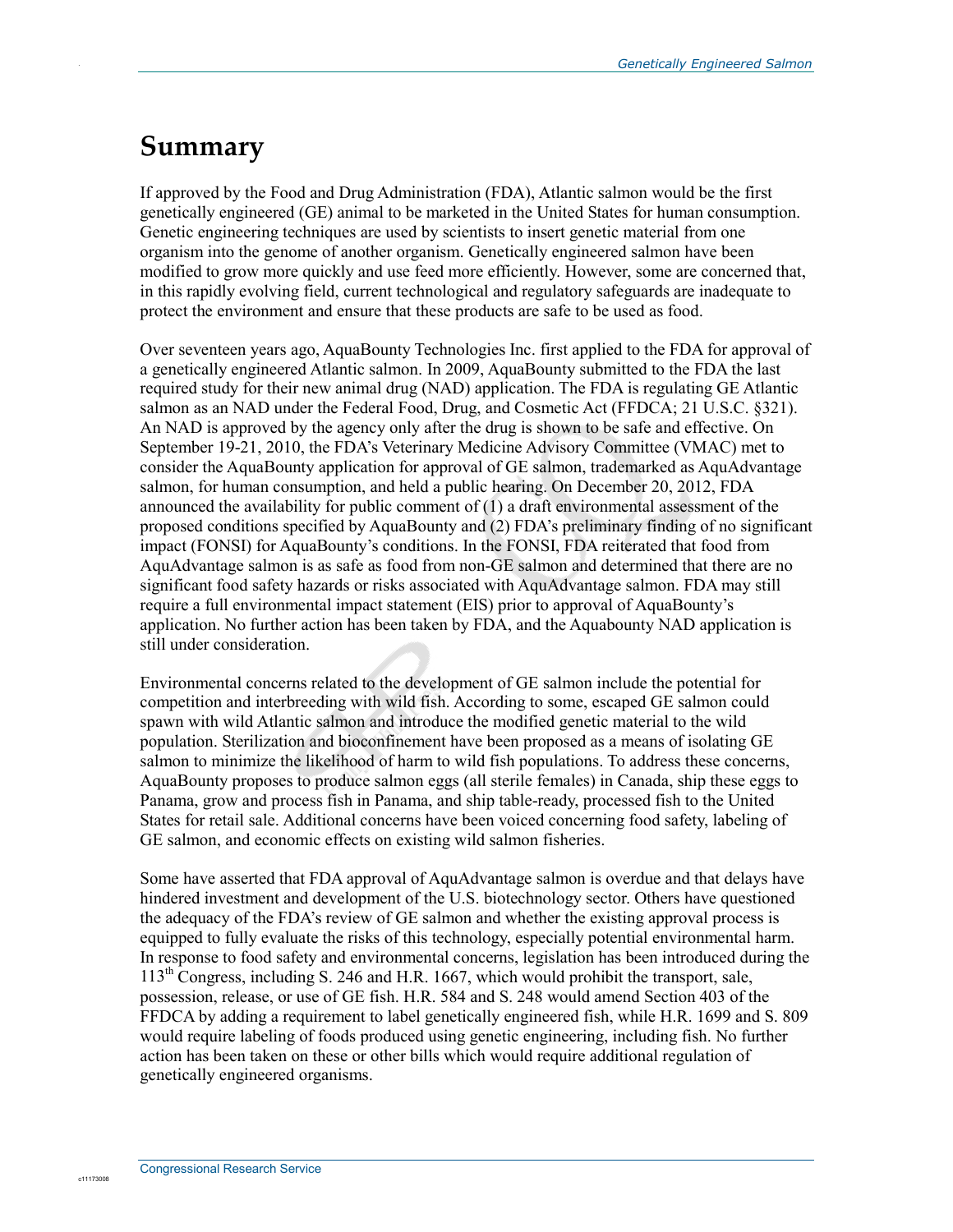$\begin{smallmatrix} \searrow \end{smallmatrix}$ **Company Report**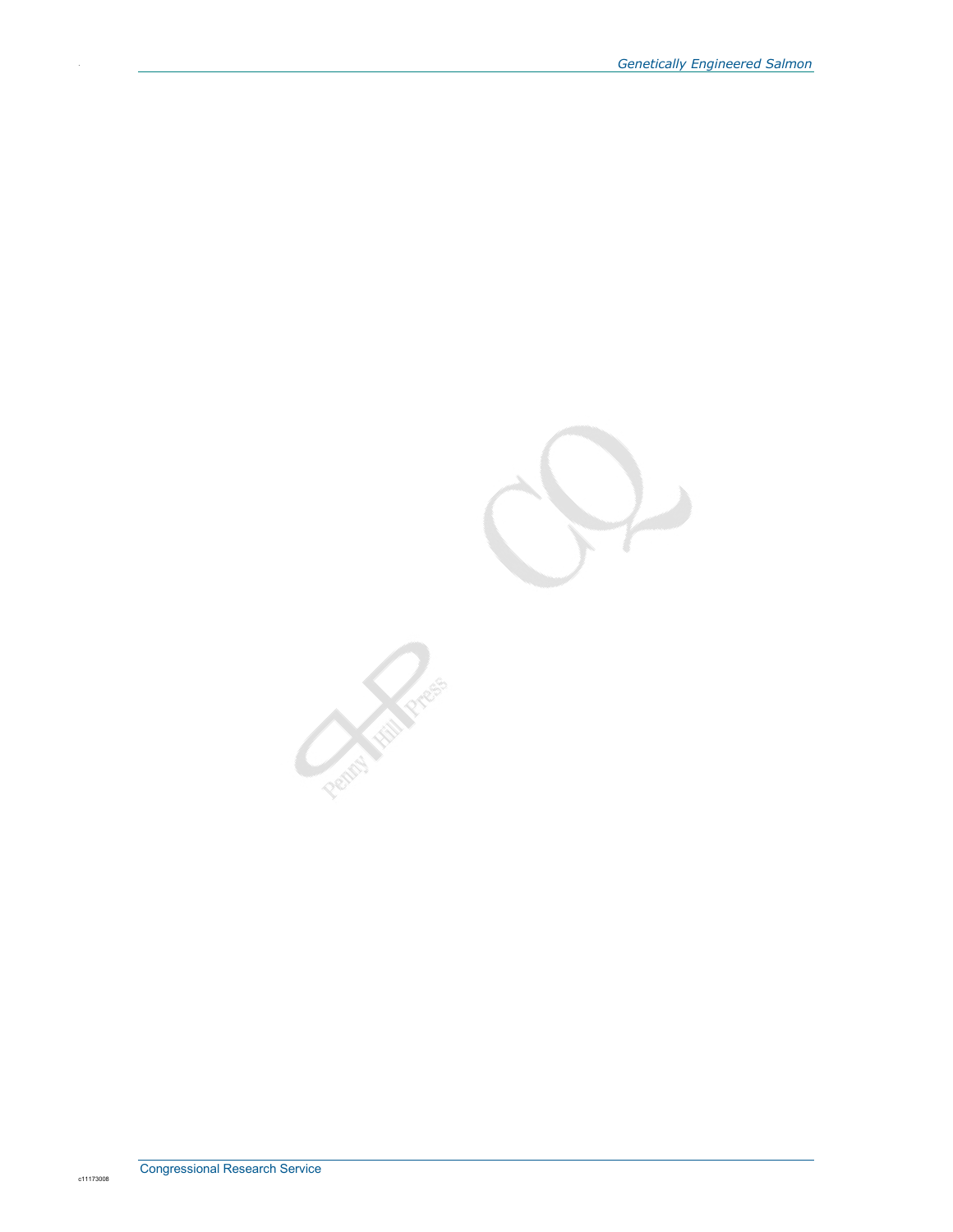## **Contents**

| 23 |
|----|
| 23 |
|    |

## Figures

|--|--|

## **Tables**

| Table 1. Atlantic Salmon Farm Production and U.S. Imports of Atlantic Salmon  10 |  |
|----------------------------------------------------------------------------------|--|
|----------------------------------------------------------------------------------|--|

### Contacts

|--|--|--|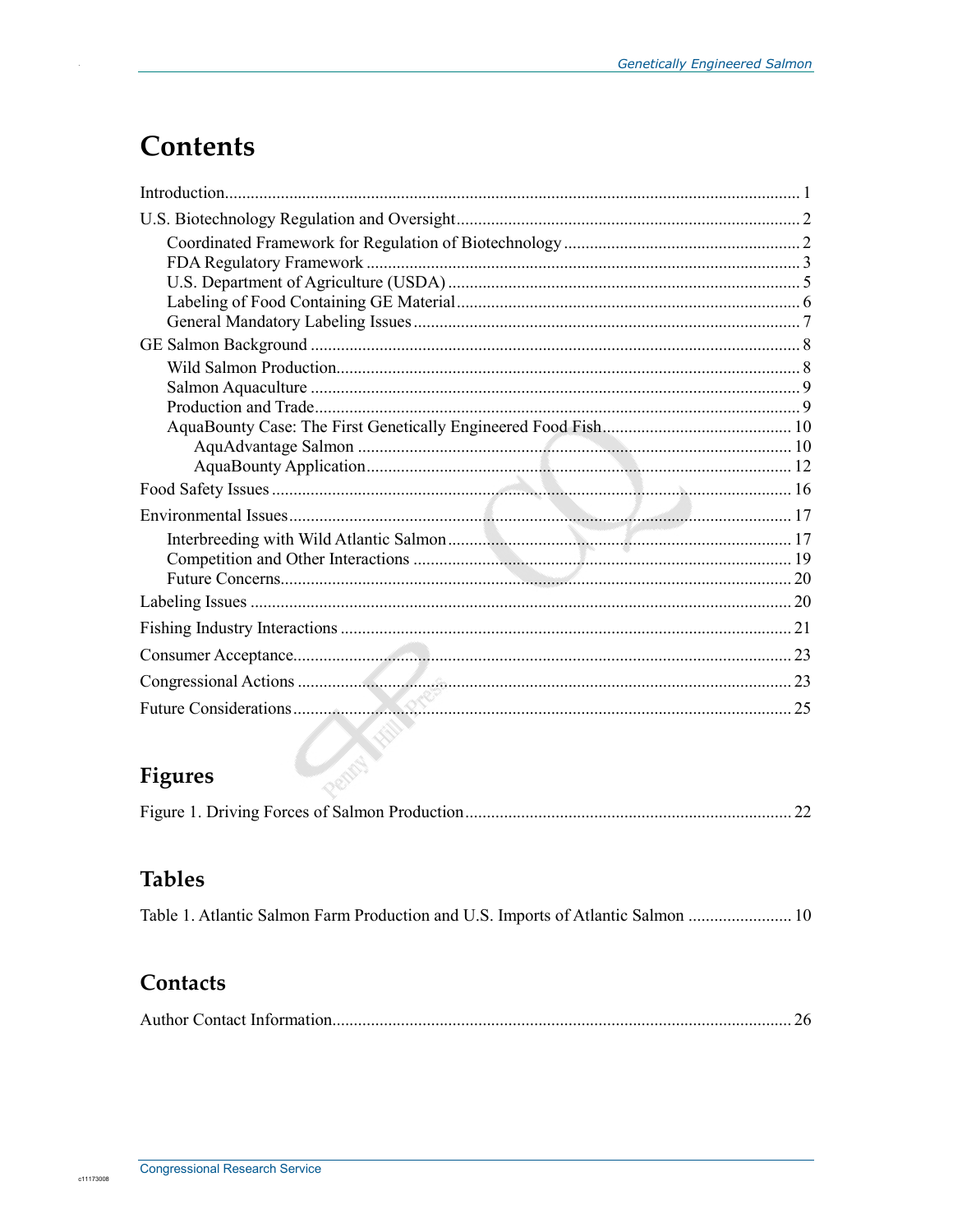## **Introduction**

.

By a broad definition, "genetic modification" refers to changes in an organism's genetic makeup that do not occur in nature. For millennia, farmers and scientists have modified the genetics of animals by selecting those individuals with desirable traits for further breeding. With the advent of modern biotechnology (e.g., genetic engineering or bioengineering), it is now possible to take a gene (or genes) for a specific trait from an organism and transfer it to another organism of a different species. For the purpose of FDA's guidance to industry, FDA defines genetically engineered (GE) animals as those animals modified by recombinant  $DNA (rDNA)^{1}$  techniques, including the entire lineage of animals that contain the modification.<sup>2</sup>

Recombinant DNA techniques expand the range of traits that may be transferred to another organism and increase the speed and efficiency by which desirable traits may be incorporated into organisms. Desirable traits may reduce production costs and sometimes make the organism or products made from it more desirable to consumers. Genetically engineered plant varieties, such as herbicide-resistant corn and soybeans, have already been widely adopted by U.S. farmers. These techniques are now being used to develop genetically engineered organisms for the aquaculture industry.

Approximately 50 species of fish have been subject to genetic modification and more than 400  $fish/trait$  combinations have been developed.<sup>3</sup> Fish and other marine organisms are being modified to reduce production costs of human food, to produce pharmaceuticals, to test water contamination, and for other uses.<sup>4</sup> Fish are particularly attractive candidates for genetic engineering because they produce eggs in large quantities and their eggs are more easily manipulated because they are fertilized and develop externally. Aquaculture also supplies a rapidly expanding market of different seafood products. Countries with active research programs for genetically engineered fish include China, Cuba, India, Korea, the Philippines, and Thailand.

Development of GE fish has prompted some advocacy groups to raise a number of environmental concerns.<sup>5</sup> If fish are accidently released into the environment they may spread quickly and be difficult to contain. GE fish that escape to the wild could compete with wild fish and harm wild populations. Another concern is that GE fish may interbreed with wild fish and allow the modified genetic material to become assimilated into the wild fish population.<sup>6</sup> Sterilization and

1

<sup>&</sup>lt;sup>1</sup> Recombinant DNA (deoxyribonucleic acid) is formed by using laboratory methods to combine DNA from different sources to create DNA sequences that do not occur in nature.

<sup>2</sup> U.S. Department of Health and Human Services, Food and Drug Administration, *Guidance for Industry Regulation of Genetically Engineered Animals Containing Heritable Recombinant DNA Constructs*, Rockville, MD, January 15, 2009. Hereinafter cited as FDA Guidance 2009.

<sup>3</sup> I.G. Cowx et al., *Environmental Risk Assessment Criteria for Genetically Modified Fishes to be Placed in the EU Market*, European Food Safety Authority, May 27, 2010, http://www.efsa.europa.eu/en/supporting/doc/69e.pdf.

<sup>&</sup>lt;sup>4</sup> For a list of some of the genetically engineered organisms under research, see Table 2-2 in National Research Council, *Animal Biotechnology: Science-Based Concerns* (Washington, DC: National Academies Press, 2002), http://books.nap.edu/books/0309084393/html/73.html#pagetop.

<sup>5</sup> Timothy Schwab, "Is FDA Ready to Regulate the World's First Biotech Food Animal?," *FDLI's Food and Policy Forum*, vol. 3, no. 12 (July 24, 2013). Hereinafter cited as Schwab 2013.

<sup>6</sup> Letter from Rebecca Wodder, President, American Rivers, Margie Alt, Executive Director, Environment America, and Vikki Spruill, President and CEO, Ocean Conservancy, et al. to Margaret Hamburg, M.D., Commissioner, FDA, November 8, 2010.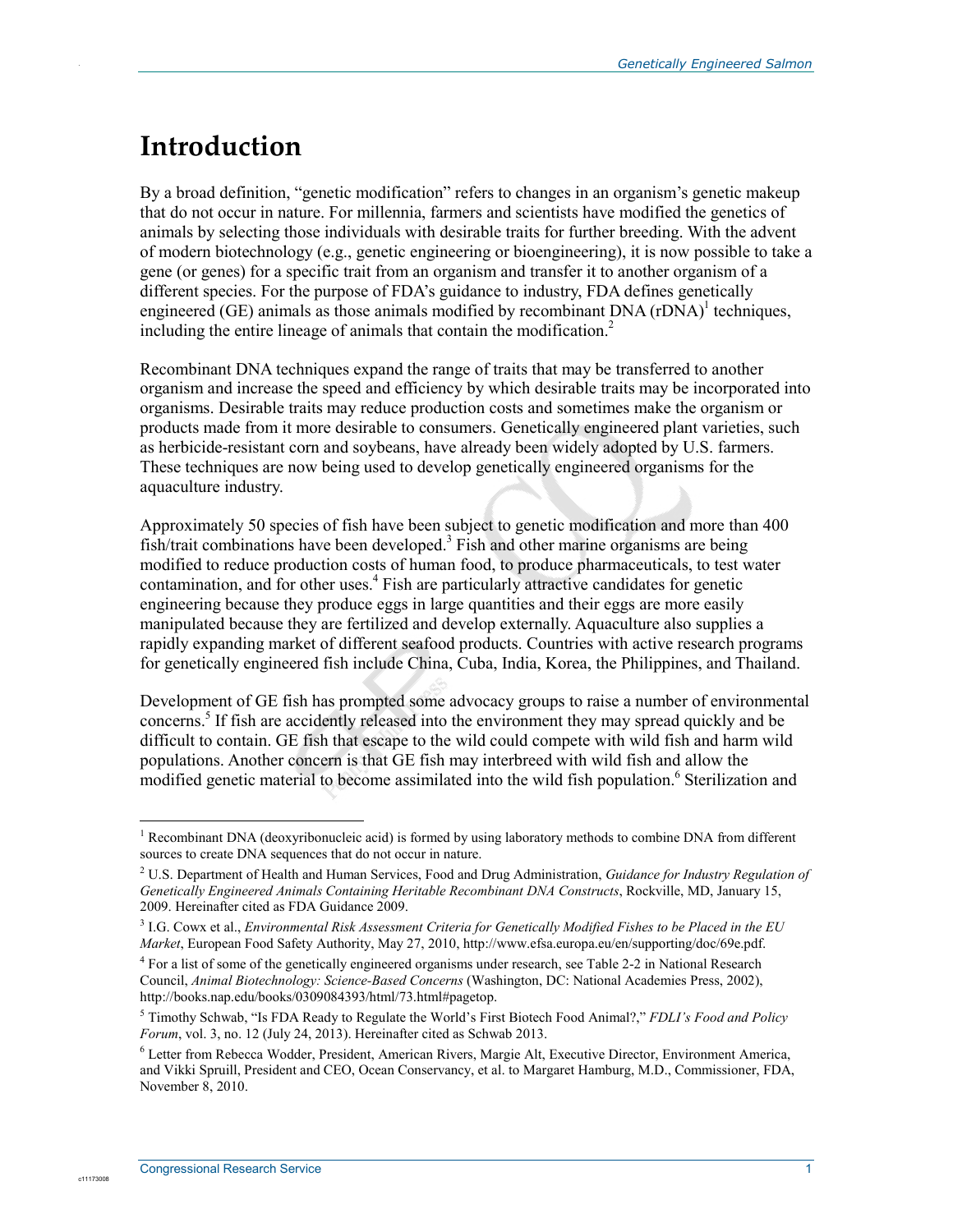bioconfinement have been proposed as a means of isolating GE fish to minimize the potential for interactions with wild fish populations and changes to related ecosystems.

Food safety concerns also have been expressed by consumer groups who question whether genetically modified organisms could pose unique hazards to public health.<sup>7</sup> Furthermore, some in the fishing industry are concerned that greater efficiency in the aquaculture industry could harm salmon fisheries.<sup>8</sup> Salmon farm production in the 1990s depressed salmon prices and affected fishing businesses and coastal communities that depend on wild fisheries.

Some have asserted that FDA approval of GE salmon is overdue and has been delayed due to political interference.<sup>9</sup> They conclude that delays have hindered investment and development of the U.S. biotechnology sector. They also question whether biotechnology industries in the United States will be able to compete with companies in other parts of the world. Moreover, they also infer that the availability of GE salmon could benefit consumers who are seeking low-fat and affordable options.<sup>10</sup>

During the  $112<sup>th</sup>$  and  $113<sup>th</sup>$  Congresses, the adequacy of the FDA's review of GE animals has been questioned. Several bills introduced in the  $112<sup>th</sup>$  Congress would have amended the Federal Food, Drug, and Cosmetic Act (FFDCA) to prevent approval of GE salmon or to require labeling of genetically engineered fish. None of these bills was enacted. Several bills have been introduced during the  $113<sup>th</sup>$  Congress, including S. 246 and H.R. 1667, which would prohibit the possession or use of GE fish in the United States. H.R. 584, H.R. 1699, S. 248, and S. 809 would add a requirement under the FFDCA to label genetically engineered fish. No further action has been taken on these or other bills that would mandate additional regulation of genetically engineered organisms.

## **U.S. Biotechnology Regulation and Oversight**

### **Coordinated Framework for Regulation of Biotechnology**

Federal guidance for regulating biotechnology products is provided in the Coordinated Framework for Regulation of Biotechnology (51 *Fed. Reg.* 23302), published in 1986 by the White House Office of Science and Technology Policy (OSTP). A key regulatory principle of the U.S. biotechnology regulatory structure is that genetically engineered products should continue to be regulated according to their characteristics and unique features, not their production method that is, whether or not they were created through biotechnology. The framework provides a regulatory approach intended to ensure the safety of biotechnology research and products, using

1

c1117300

<sup>7</sup> Food and Water Watch, Consumers Union, and Center for Food Safety, *Petition to Deem ABT Technologies' Genetically Engineered AquAdvantage Salmon an Unsafe Food Additive*, February 7, 2012.

<sup>&</sup>lt;sup>8</sup> Letter from Dale Kelly, Executive Director, Alaska Trollers Association, Brian Lynch, Executive Director, Petersburg Vessel Owners Association, and Buck Laukitis, President, North Pacific Fisheries Association, et al. to Aleta Sindelar, FDA, Center for Veterinary Medicine, April 26, 2013.

<sup>&</sup>lt;sup>9</sup> Alison L. Van Eenennaam, William M. Muir, and Eric M. Hallerman, "Is Unaccountable Regulatory Delay and Political Interference Undermining the FDA and Hurting American Competitiveness?," *Food and Policy Forum*, vol. 3, no. 13 (July 24, 2013).

<sup>&</sup>lt;sup>10</sup> Henry I. Miller, "With a Forked Tongue: How the Obama Administration Stymies Innovation in Food Production," *Forbes*, March 19, 2014.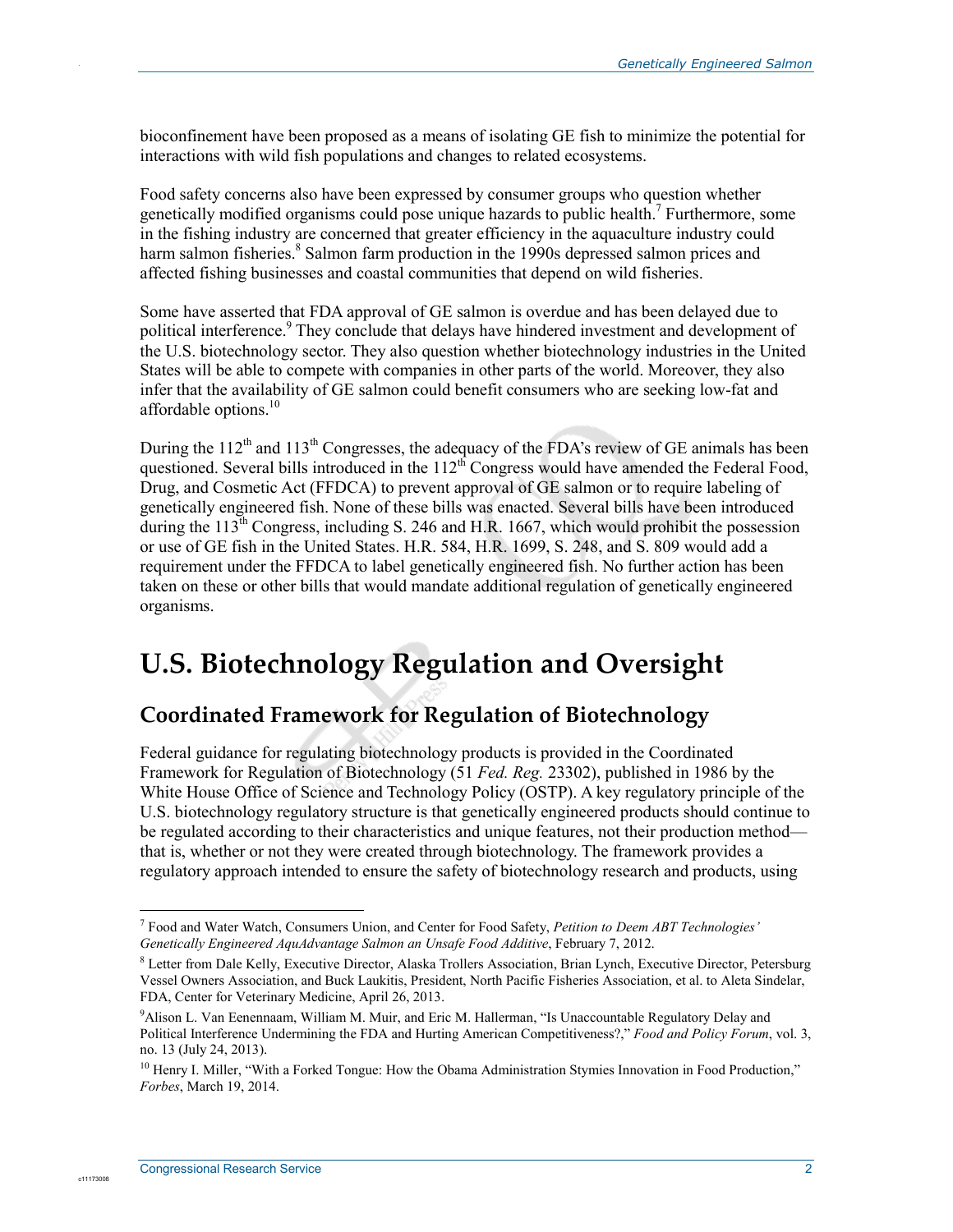existing statutory authority and previous agency experience with traditional breeding techniques. The three lead agencies are USDA's Animal and Plant Health Inspection Service (APHIS), the Food and Drug Administration (FDA) at the Department of Health and Human Services, and the Environmental Protection Agency (EPA).

In 2002, the National Research Council (NRC) published its report on animal biotechnology.<sup>11</sup> Some newer applications of biotechnology did not exist when the current regulatory framework was enunciated. The NRC animal biotechnology report concluded that this General Framework "might not be adequate to address unique problems and characteristics associated with animal biotechnologies" and that federal agency responsibilities are not clear.<sup>12</sup>

### **FDA Regulatory Framework**

FDA regulates food, animal feed additives, and human and animal drugs, including those from biotechnology, primarily to ensure that they pose no human health risks, mainly under the Federal Food, Drug, and Cosmetic Act (21 U.S.C. §301 et seq*.*) and the Public Health Service Act (42 U.S.C. §201 et seq*.*). Under the FFDCA, all food and feed manufacturers must ensure that the domestic and imported products they market, except for most meats and poultry, are safe and properly labeled, including those developed through genetic engineering.

FDA has stated that most—although probably not all—gene-based modifications of animals for production or therapeutic claims fall within the purview of the agency's Center for Veterinary Medicine (CVM), which regulates them under the FFDCA as new animal drugs (NAD) (21 U.S.C.  $\S 321$ ).<sup>13</sup> Under the FFDCA, drugs are defined in Section 201(g) as "articles intended for the use in the diagnosis, cure, mitigation, treatment, or prevention of disease in man or other animals; and articles (other than food) intended to affect the structure or any function in the body of man or other animals."14

On January 15, 2009, CVM released its industry guidance for producers and developers of GE animals and their products. The guidance provides an approach to satisfy applicable statutes and regulations.<sup>15</sup> The guidance states (on page 6): "The rDNA construct in a GE animal that is intended to affect the structure or function of the body of the GE animal, regardless of the intended use of products that may be produced by the GE animal, meets the FFDCA drug definition."

<u>.</u>

c1117300

<sup>11</sup> National Research Council (NRC), *Animal Biotechnology: Science-Based Concerns*, (Washington, DC, National Academy Press, 2002). Hereinafter cited as NRC, *Animal Biotechnology* 2002.

<sup>12</sup> NRC, *Animal Biotechnology*, 2002. p. 14.

<sup>&</sup>lt;sup>13</sup> FDA Guidance 2009. FDA noted that much of the new guidance also will be relevant to non-heritable rDNA constructs (such as modifications intended for gene therapy); a separate guidance for non-heritable constructs might come later.

<sup>&</sup>lt;sup>14</sup> Also, part of the FFDCA definition of "new animal drug" is one intended for use in animals that is not generally recognized as safe and effective for use under the conditions prescribed or recommended, and that has not been used to a material extent or for a material time.

<sup>&</sup>lt;sup>15</sup> The agency states at the outset: "This guidance represents the Food and Drug Administration's (FDA's) current thinking on this topic. It does not create or confer any rights for or on any person and does not operate to bind FDA or the public. You can use an alternative approach if the approach satisfies the requirements of the applicable statutes and regulations."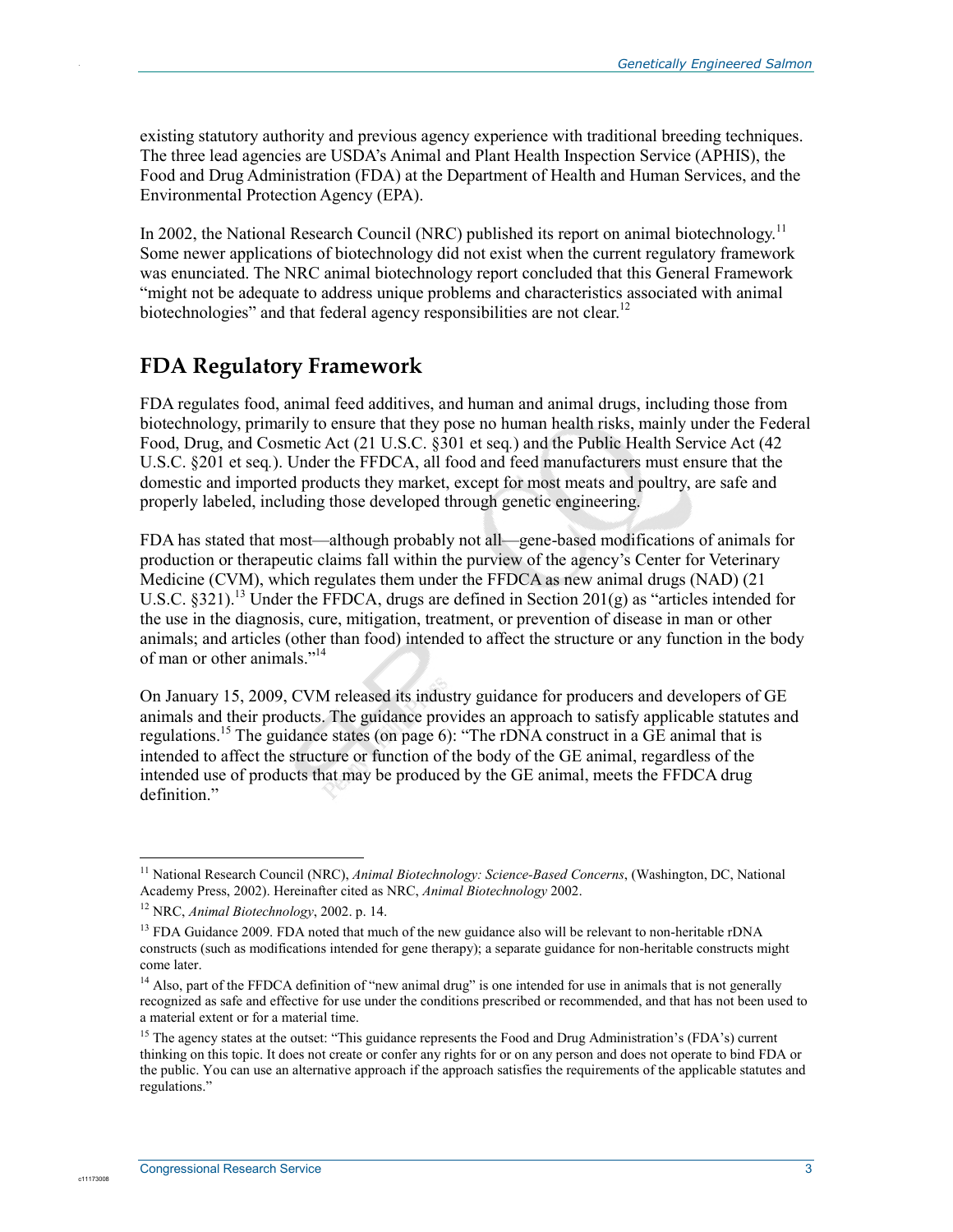A new animal drug (NAD) is assumed to be "unsafe" unless FDA has approved a new animal drug application (NADA) for that particular use, or the NAD is for investigational use and subject to an exemption from the drug approval requirement (among a few other specified exemptions). FFDCA and federal regulations describe information that must be submitted to FDA as part of NADAs.<sup>16</sup> The industry guidance lays out the pre-market approval process, including the information required of applicants which fulfills the regulatory requirements. Required information is broken out into six categories, which include product identification, molecular characterization of the construct, molecular characterization of the GE animal lineage, phenotypic characterization of GE animal, genotypic and phenotypic durability assessment, and the food/feed safety and environmental safety assessments.

The food safety assessment includes examination of both the direct toxicity (including allergenicity) potential of food from a GE animal as well as any indirect toxicity. Food and feed will be considered safe if the composition of edible materials from the GE animal can be shown to be "substantially equivalent" to that from a non-GE animal. Therefore, if animals of the same or comparable type are commonly and safely consumed, there is a presumption that food from the GE animal is safe<sup>17</sup> and the product will not have to be labeled.

An FDA decision regarding an NADA is a federal action subject to the National Environmental Policy Act (NEPA;  $42 \text{ U.S.C. } 4321$ ).<sup>18</sup> NEPA requires federal agencies to consider the environmental consequences of an action *before* proceeding with it and to involve the public in its decision-making process. To demonstrate compliance with NEPA, federal agencies must prepare an environmental impact statement (EIS) for federal actions anticipated to have "significant" impacts on the environment. The EIS is a detailed evaluation of the proposed action and provides opportunity for the public, other federal agencies, and outside parties to provide input into the process. In this case, the FDA is ultimately responsible for determining whether or not an EIS is necessary.<sup>19</sup>

To assist the agency in making the determination of whether an EIS is necessary, an applicant for an NAD must submit documentation to support a claim for a categorical exclusion or for drafting a preliminary environmental assessment (EA). Actions that, based on an agency's past experience with similar actions, have no significant impacts are categorically excluded from the requirement to prepare an EA or EIS. If an EA is developed and it is found that the NAD would have no significant environmental impacts, the agency would issue a finding of no significant impact (FONSI). If the EA determines that the environmental consequences of an NAD are anticipated to be significant, an EIS is prepared. In cases where significant impacts are anticipated, the federal agency may decide to prepare an EIS without first preparing an EA.

Under the NAD regulatory protocols, FDA must keep all information about a pending drug application confidential, with the exception of information publicly disclosed by the manufacturer, to protect proprietary information. This approach can limit the opportunity for public comment before approval. Given that the AquaBounty salmon could be the first GE animal

1

c11173008

<sup>&</sup>lt;sup>16</sup> Sections 512 and 571 of the FFDCA and Title 21 CFR 514 of associated federal regulations.

<sup>17</sup> Michael P. McEvilly, "Lack of Transparency in the Premarket Approval Process for AquAdvantage Salmon," *Duke Law and Technology Review*, vol. 17, no. 2 (2013), p. 421.

 $18$  The FDA guidance discusses how NEPA requirements will apply to the GE animal approval process.

 $19$  Section 514.1(b)(14).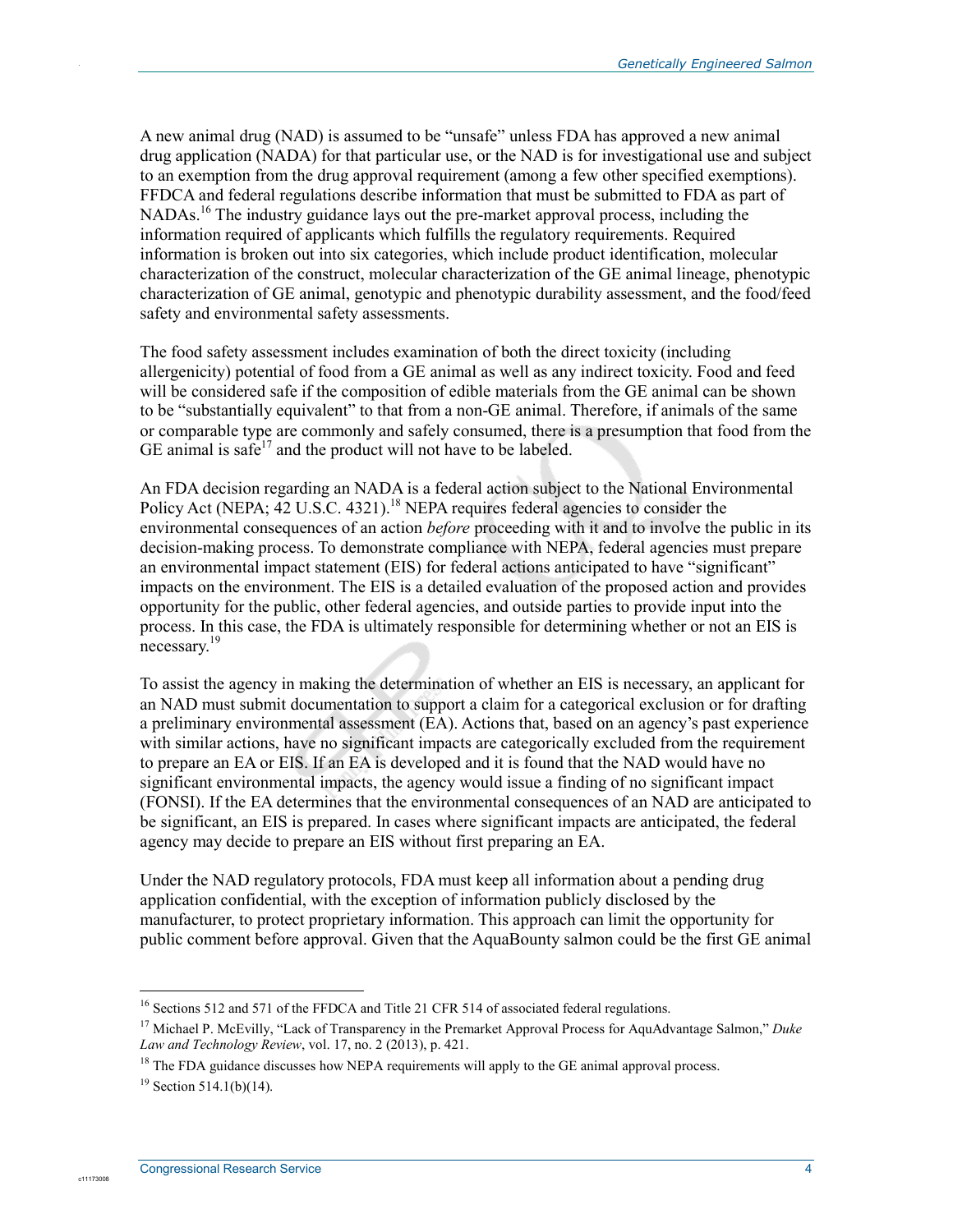approved for human consumption, some critics have called for more transparency during the premarket approval process.20

The FDA guidance does not require evaluation of genetically engineered organisms such as GE salmon as a food additive. A food additive is "any substance, the intended use of which results directly or indirectly, in it becoming a component or otherwise affecting the characteristics of food."<sup>21</sup> Food additives require pre-market approval from FDA, unless the additive has been evaluated by scientific experts and determined to be "generally regarded as safe" (GRAS). If made subject to a food additive review, products such as GE salmon would have to undergo comprehensive toxicological studies. Critics have questioned whether the NAD regulatory review is sufficient and have petitioned for evaluation of GE salmon under FDA's food additive requirements.

### **U.S. Department of Agriculture (USDA)**

Several USDA agencies, operating under a number of statutory authorities, also have at least potential roles in the regulation of transgenic and cloned animals and their products. As several critical reviews have indicated, USDA has not had a clearly spelled out policy in this area, including whether it intends to exercise these authorities to regulate  $GE$  animals.<sup>22</sup> USDA's Animal and Plant Health Inspection Service earlier had expressed its intention to publish an advance notice of proposed rulemaking (ANPR) on GE animals, possibly in 2008.<sup>23</sup> Instead, in concert with FDA's notice on its draft guidance, APHIS published, in the September 19, 2008, *Federal Register*, a request for information from the public and scientists on how GE animals might affect U.S. animal health.<sup>24</sup> Over 670 comments were received by November 18, 2008, as they had been for the FDA draft guidance. Most of the comments were outside APHIS's authority under the Animal Health Protection Act. FDA issued its final guidance for developers of GE animals on January 15, 2009. The guidance states that FDA intends to develop a memorandum of understanding with APHIS to determine its role in the comprehensive oversight of GE animals.

APHIS has broad authority, under the Animal Health Protection Act (AHPA; 7 U.S.C. §8301 et seq*.*), to regulate animals and their movement to control the spread of diseases and pests to farmraised animals. APHIS also administers the Viruses, Serums, Toxins, Antitoxins, and Analogous Products Act (21 U.S.C. §151-159), aimed at assuring the safety and effectiveness of animal vaccines and other biological products, including those of GM origin, and the Animal Welfare Act (7 U.S.C. §2131 et seq*.*), portions of which govern the humane treatment of several kinds of warm-blooded animals used in research (but generally not agricultural animals or cold-blooded animals such as fish). Elsewhere at USDA, the Food Safety and Inspection Service (FSIS) is responsible for ensuring the safety and proper labeling of most food animals and meat and related

1

c1117300

<sup>20</sup> Michael P. McEvilly, "Lack of Transparency in the Premarket Approval Process for AquAdvantage Salmon," *Duke Law and Technology Review*, vol. 11 (2013), pp. 413-433.

 $21$  FFDCA, Section 201(s).

<sup>22</sup> See, for example, Pew Foundation, *Issues in Regulation*. Beginning on p. 139, the report contains an extensive discussion on how these and several other USDA authorities might be used for oversight of animal biotechnology.

 $^{23}$  APHIS in 2007 established an Animals Branch within its Biotechnology Regulatory Services "to develop a regulatory framework for the possible regulation of genetically engineered animals." Source: APHIS website, "Regulation of Genetically Engineered Animals," at http://www.aphis.usda.gov/biotechnology/ news\_transgenic\_animals.shtml.

<sup>24</sup> *Federal Register*, vol. 73, no. 183, September 19, 2008, at http://edocket.access.gpo.gov/2008/pdf/E8-21917.pdf.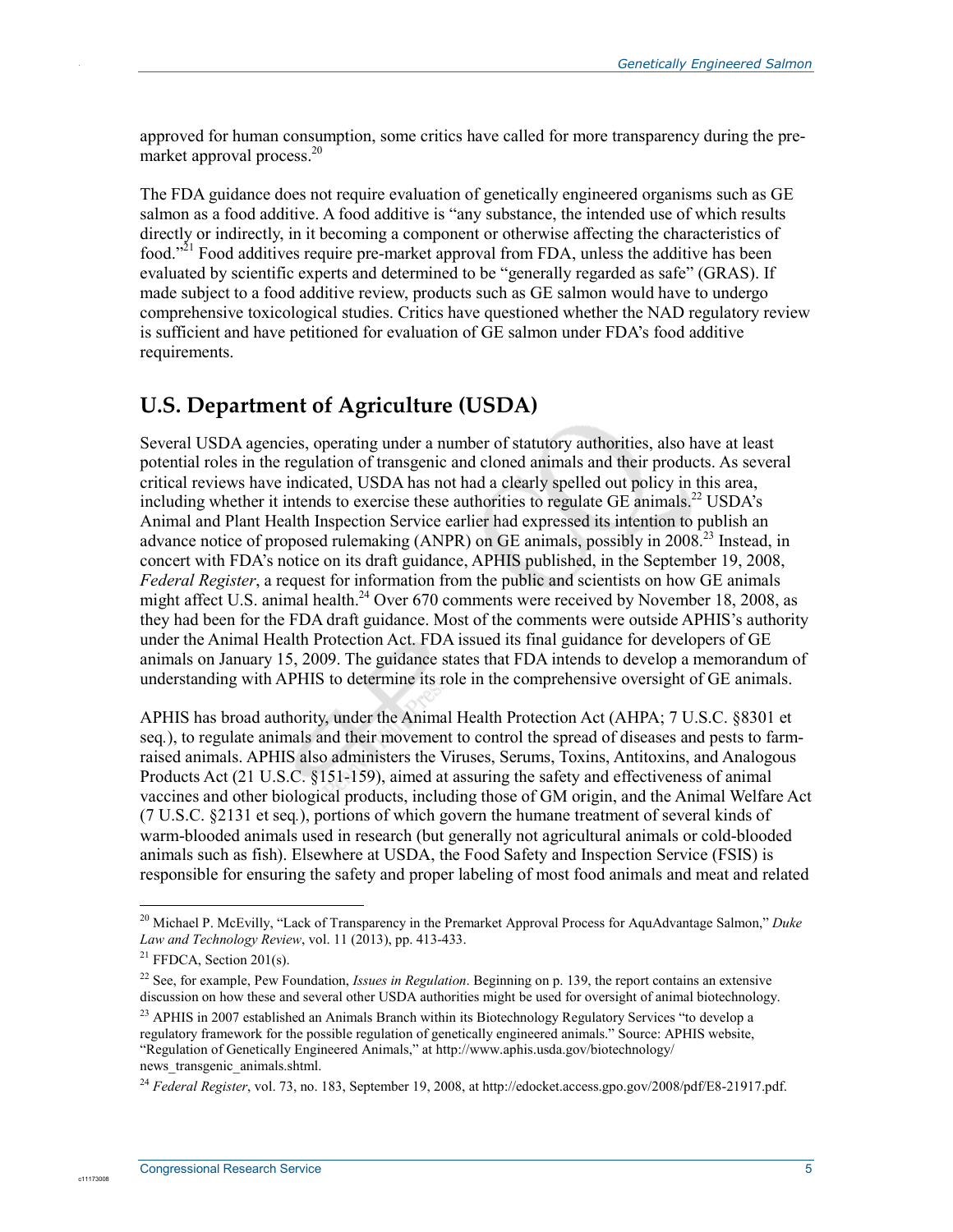products derived from them under the Federal Meat Inspection Act (21 U.S.C. §601 et seq*.*) and Poultry Products Inspection Act (21 U.S.C. §451 et seq*.*).

### **Labeling of Food Containing GE Material**

Federal food labeling policy, including the labeling of foods containing bioengineered material, is regulated under the Federal Food, Drug, and Cosmetic Act of 1938 (21 U.S.C. §§301 et seq.) and the Fair Packaging and Labeling Act of 1966 (P.L. 89-755;15 U.S.C.  $881451$  et seq.).<sup>25</sup> Section 403 of the FFDCA governs food labeling. Under Section  $403(a)(1)$ , a food is considered misbranded if its labeling is false or misleading. Section 201(n) of the FFDCA provides additional guidance on how food labeling may be misleading. It states that a label is misleading if it fails to reveal facts that are material in light of representations made or suggested in the labeling, or material with respect to consequences that may result from the use of the food prescribed in the labeling, or under such conditions of use that are customary or usual.

The United States does not require mandatory labeling that identifies foods containing genetically modified material.<sup>26</sup> The notion of "substantial equivalence" guides food labeling requirements; if a food containing GE material is "substantially equivalent" to a food not containing GE material, federal regulations do not require that it be labeled as containing GE material. When there is no material difference between products, FDA does not have the authority to require labeling on the basis of consumer interest alone. If there is a material difference between GE and non-GE foods, FDA could require such differences to be identified in food labeling.<sup>27</sup> Companies that might wish to label their foods as not containing bioengineered products may do so, if they can definitively show that the foods do not contain GE products.

Genetically engineered crops became commercially available in the mid-1990s.<sup>28</sup> Generally, FDA has not found that food from GE organisms warrants different or greater safety concerns than non-GE organisms or exhibits different characteristics such as nutritional value or functional characteristics than from non-GE organisms. Today, oil from bioengineered soy and canola, soy protein, and high fructose corn syrup can be found in many manufactured foods, perhaps as high as 60%-70% of processed foods. The FDA has found most GE crops to be "substantially equivalent" to non-GE crops and approved their safety for human consumption in processed foods.

In 1992, FDA published a policy statement on foods derived from new plant varieties, including those developed through genetic engineering.<sup>29</sup> This policy statement did not establish any special labeling requirements for bioengineered foods as a particular class of foods. FDA stated that the agency had no basis for concluding that bioengineered foods differed in any meaningful way

1

c1117300

<sup>&</sup>lt;sup>25</sup> The Nutrition Labeling and Education Act of 1990 (P.L. 101-535; 21 U.S.C. §343), which amended the Federal Food, Drug, and Cosmetic Act, requires most foods to carry nutrition labeling and requires food labels with claims about nutrient content or certain health messages to comply with specific requirements.

 $26$  The labeling of GE foods is required by 68 other countries.

<sup>&</sup>lt;sup>27</sup> Food and Drug Administration, Background Document: Public Hearing on the Labeling of Food Made from the AquAdvantage Salmon, August 2010, http://www.fda.gov/Food/GuidanceRegulation/ GuidanceDocumentsRegulatoryInformation/LabelingNutrition/ucm222608.htm.

<sup>28</sup> For more information see CRS Report RL32809, *Agricultural Biotechnology: Background, Regulation, and Policy Issues.* 

<sup>&</sup>lt;sup>29</sup> "Statement of Policy: Foods Derived from New Plant Varieties." Federal Register (57 FR 22984), May 29, 1992.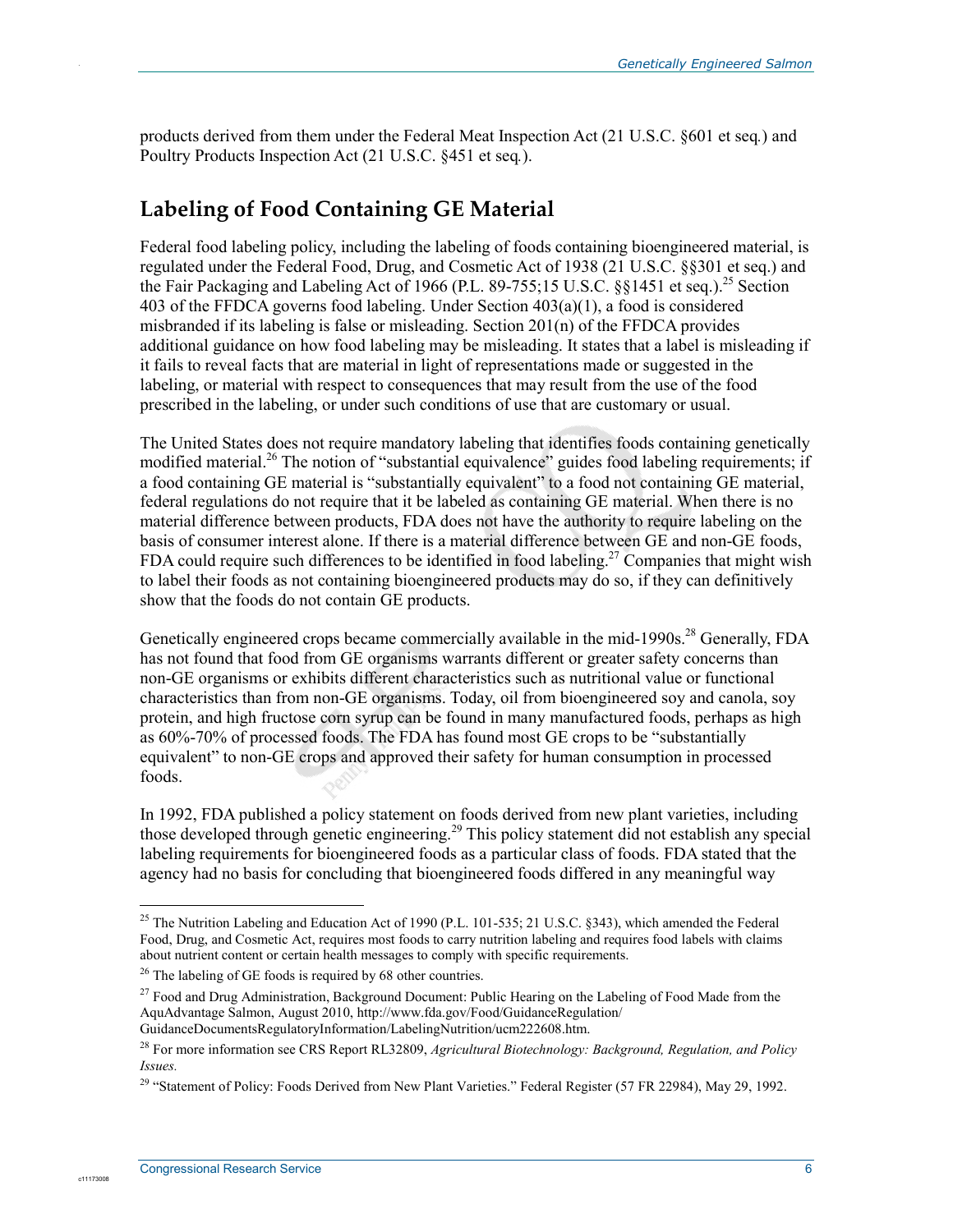from non-bioengineered foods, and therefore had no basis for requiring that such foods be labeled.<sup>30</sup>

Although the 1992 policy statement did not require special labeling for bioengineered foods, FDA did advise that any labeling requirements that apply to foods in general also apply to bioengineered foods. Under Section  $201(n)$ , the label of the food must reveal all "material facts" about the food. FDA currently requires special labeling of bioengineered foods if the food has a significantly different nutritional property. For example, if a new food contained an allergen that consumers would not expect to be present, or if a food contained a toxic ingredient above acceptable limits, FDA would require that the food be labeled as such.

FDA subsequently issued a 2001 draft guidance document for the voluntary labeling of foods that have or have not been developed by bioengineering. These guidelines address how the agency interprets revealing "material facts" about a food on a label. In their guidelines, FDA suggests that terms such as "GMO free" or "not genetically modified" could be technically inaccurate and misleading. On the other hand, labeling statements that the food or its ingredients were not created by bioengineering processes would likely be appropriate.<sup>31</sup> For example, currently, no bioengineered watermelons are on the market. A statement that a watermelon was not genetically engineered might be deemed misleading by FDA because it implies that other watermelons might be bioengineered.

### **General Mandatory Labeling Issues**

Mandatory labeling of bioengineered products in the United States has been proposed at the national, state, and local levels. No labeling requirement has been enacted. Proponents of mandatory labeling for bioengineered foods argue that consumers should have the right to know what they are purchasing. Even if the FDA states that a bioengineered product is, from a food safety perspective, "substantially equivalent" to its traditional counterpart, labeling proponents assert that the consumer should be able to choose between those foods that may contain bioengineered products and those that do not. Some proponents of labeling also argue that for religious or ethnic reasons, many consumers may want to avoid eating animal products, including processed food products that contain animal genetic material.

With the widespread adoption of bioengineered plants and their now ubiquitous use in food processing, labeling opponents point to the logistical difficulties and costs of ensuring a food product does not contain bioengineered ingredients. As the global food system is currently constructed, segregating bioengineered products from non-bioengineered products would be technically complex and costly.32 Labeling opponents also argue that the increased food prices as

<u>.</u>

c1117300

 $30$  The basic federal guidance for regulating biotechnology products is the Coordinated Framework for Regulation of Biotechnology (51 Fed. Reg. 23302), published in 1986 by the White House Office of Science and Technology Policy. A key regulatory principle is that bioengineered products should continue to be regulated according to their characteristics and unique features, not their production method—that is, whether or not they were created through bioengineering. Under the Coordinated Framework, if a bioengineered product is "substantially equivalent" to a nonbioengineered product, no special regulations or labeling are required.

<sup>31</sup> U.S. Food and Drug Administration. 2001. *Guidance for Industry: Voluntary Labeling Indicating Whether Foods Have or Have Not Been Developed Using Bioengineering.* http://www.fda.gov/Food/

GuidanceComplianceRegulatoryInformation/GuidanceDocuments/FoodLabelingNutrition/ucm059098.htm.

<sup>&</sup>lt;sup>32</sup> Some assert that accurate labeling would require a commodity identity preservation system extending from the farmer to the consumer. From their perspective, such a system could require extensive testing and detailed record- (continued...)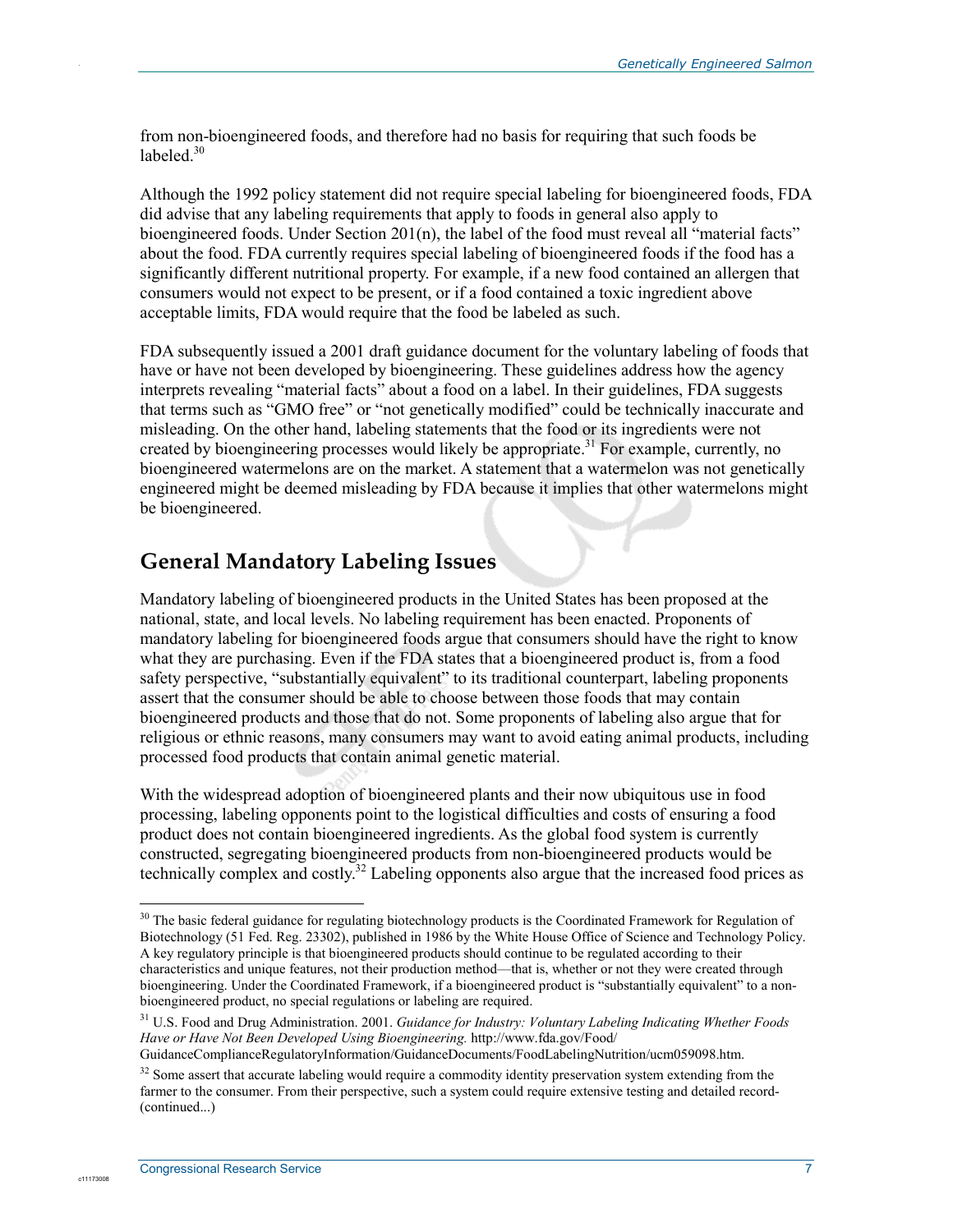a result of labeling would be borne by all consumers, not just those who wish to avoid bioengineered products. Opponents also point out that, under the regulatory basis of "substantial equivalence," to label a bioengineered food product as such would suggest to a consumer that something is unhealthy about the bioengineered food product, and would be prejudicial.

## **GE Salmon Background**

### **Wild Salmon Production**

Salmon is a general name for anadromous species which belong to the taxonomic family known as *salmonidae*. Anadromous species live in fresh water during early stages of their life (egg, fry, and juvenile), migrate to the ocean to grow to adult size, and when sexually mature, return to freshwater to spawn. Most salmon production in the United States is from the wild and consists of five main species of Pacific salmon which include Chinook salmon *Onchorhynchus tshawytscha*; sockeye salmon *Onchorhynchus nerka*; coho salmon *Onchorhynchus kisutch*; pink salmon *Onchorhynchus gorbuscha*; and chum salmon *Onchorhynchus keta*.

Over 95% of wild commercial salmon production is from Alaskan stocks. These stocks are abundant and productive, largely because there have been relatively few human disturbances on major salmon rivers in Alaska such as dams. Stocks in the Pacific Northwest vary widely in health, but most are in relatively poor condition because of historic overfishing and degradation of riverine habitat. These stocks are of limited commercial importance although they still support recreational fisheries and contribute to local economies.<sup>33</sup> Production in both Alaska and the Pacific Northwest is enhanced by releases of salmon from hatcheries which are subsequently harvested after growing to adult size in the ocean. In 2012, total commercial landings of Pacific salmon were  $288,400$  metric tons with a value of \$489.1 million.<sup>34</sup>

There are no commercial wild fisheries for Atlantic salmon in North America, and only limited numbers of Atlantic salmon *Salmo salar* spawn in New England rivers. Many Atlantic salmon runs are at historically low levels, especially in the southern parts of their range, such as New England. Population declines have been caused by overfishing, dams, and degraded environmental quality of rivers. The remaining Atlantic salmon runs in Maine are listed as endangered under the Endangered Species Act (16 U.S.C. §§1531-1543). A limited recreational fishery exists in Canada and small commercial fisheries remain in the North Atlantic.

1

c1117300

<sup>(...</sup>continued)

keeping at each step along the food supply chain. Estimates of the costs of mandatory labeling vary from a few dollars per person per year to as much as 10% of a household food bill. See G. P. Gruere and S. R. Rao, "A review of international labeling policies of genetically modified food to evaluate India's proposed rule." *AgBioForum*, vol. 10, no. 1, 2007, http://www.agbioforum.org.

<sup>&</sup>lt;sup>33</sup> Significant recreational fisheries exist for these stocks as well as aboriginal rights to harvest stocks in the Pacific Northwest.

<sup>&</sup>lt;sup>34</sup> Fisheries Statistics Division, *Fisheries of the United States 2012*, National Marine Fisheries Service, Office of Science and Technology, Current Fisheries Statistics No. 2012, Silver Spring, MD, September 2013, http://www.st.nmfs.noaa.gov/Assets/commercial/fus/fus12/01\_front2012.pdf.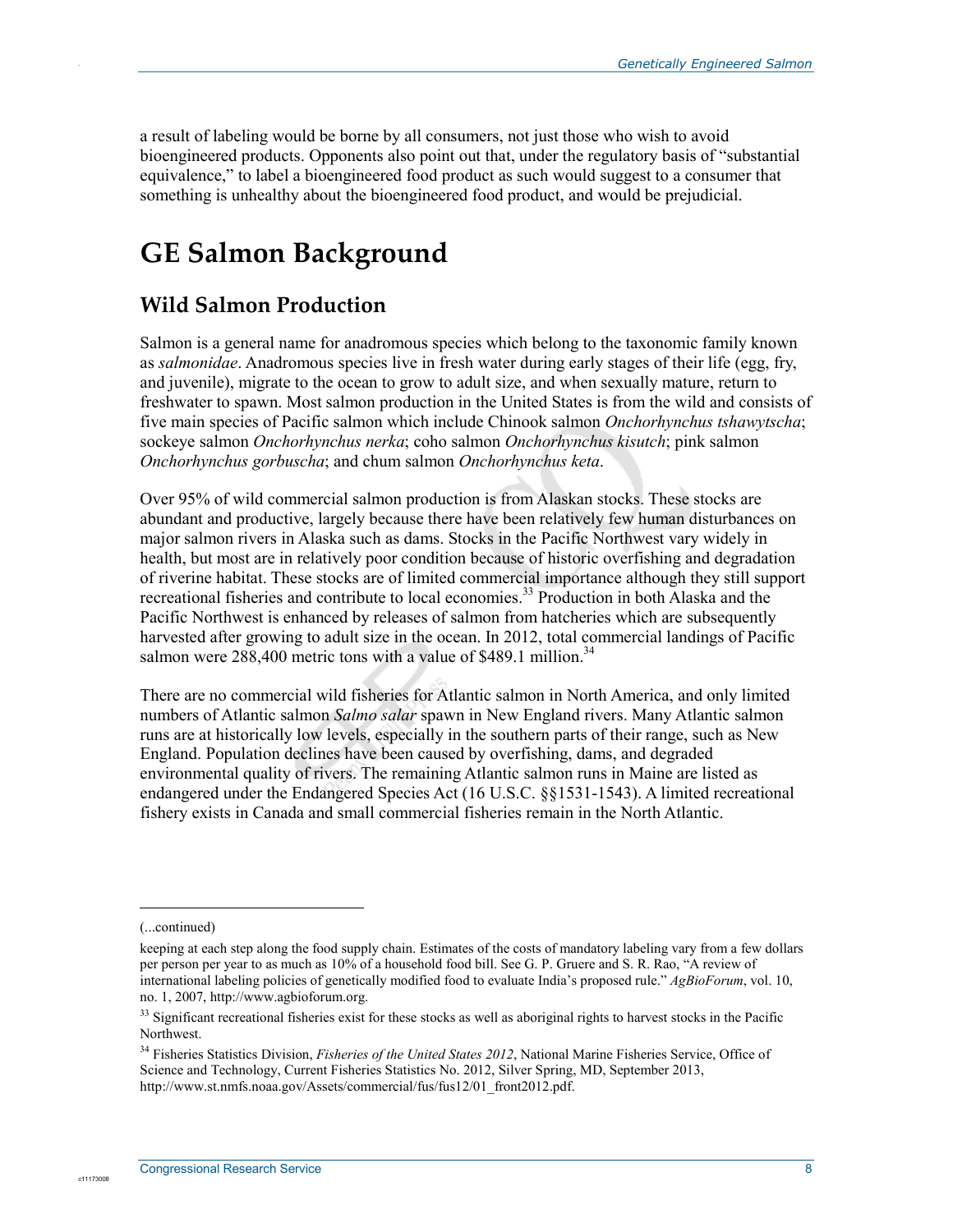### **Salmon Aquaculture**

.

For the aquaculture industry, salmon is a desirable candidate for genetic engineering because of high consumer demand for salmon products. Salmon aquaculture technology is well developed and commercial salmon farming has been established in many temperate countries. Of the salmon species used for aquaculture, Atlantic salmon account for most production. Atlantic salmon grow well under culture conditions and adapt well to culture conditions outside its range.<sup>35</sup> Most production is from net pens that are suspended in coastal waters, but salmon can be grown in freshwater raceways, tanks, or recirculating systems where adequate water supplies are available. Salmon farming has an advantage over the wild seasonal fishery because it can provide a consistent fresh product throughout the year.

During the 1970s intensive commercial salmon farming in net pens was adopted in Norway and production expanded rapidly. Salmon production in other countries with suitable coastal areas such as Great Britain, Chile, and Canada followed and also increased rapidly. Production costs decreased with improvements in broodstock quality, feed, disease management, and other production factors. During the period of rapid expansion of salmon farming, prices for both cultured and wild salmon have generally trended downward. Environmental concerns also emerged because of potential harm to wild fish stocks used for salmon feed, possible transfer of disease from farmed to wild salmon stocks, environmental effects of fish wastes and lost feed from open water cages, transfer of therapeutic agents used for cultured fish to the environment, and escapes of cultured fish.<sup>36</sup> The aquaculture salmon industry has reportedly made progress in addressing some of these concerns and has begun adopting best management practices to decrease external effects on the environment.<sup>37</sup>

### **Production and Trade**

In 1996, world-wide salmon farm production exceeded commercial harvest of wild salmon, $38$  and in 2011, aquaculture production of salmon, trouts, and smelts was 2.773 million metric tons (mmt) with a value of \$15.174 billion.<sup>39</sup> Production of Atlantic salmon, the main species of this group, was 1.721 mmt with a value of \$9.710 billion.<sup>40</sup> Norway led production followed by Chile and the United Kingdom (**Table 1**). In 2011, farmed production of Atlantic salmon in the United States was 18,595 metric tons with a value of \$104 million.

1

 $35$  Chile is a major aquaculture producer of Atlantic salmon, but there are no native anadromous salmon stocks in Chile.

 $36$  For example Atlantic salmon have escaped from culture sites in British Columbia and survived in the wild.

<sup>37</sup> Ken Coons, "Global Salmon Initiative does outreach at Seafood Expo," *Seafood.com*, March 18, 2014.

<sup>38</sup> Gunnar Knapp, Cathy A. Roheim, and James L. Anderson, *The Great Salmon Run: Competition Between Wild and Farmed Salmon*, TRAFFIC North America, Washington DC, 2007.

<sup>&</sup>lt;sup>39</sup> United Nations Food and Agriculture Organization, Fishery Statistical Collections, Global Aquaculture Production, Accessed October 15, 2013, http://www.fao.org/fishery/statistics/global-aquaculture-production/en. Hereinafter cited as FAO Global Aquaculture Production 2013. In this case, value is the revenue obtained by the aquaculturalist from the first buyer of the product.

<sup>40</sup> FAO Global Aquaculture Production 2013.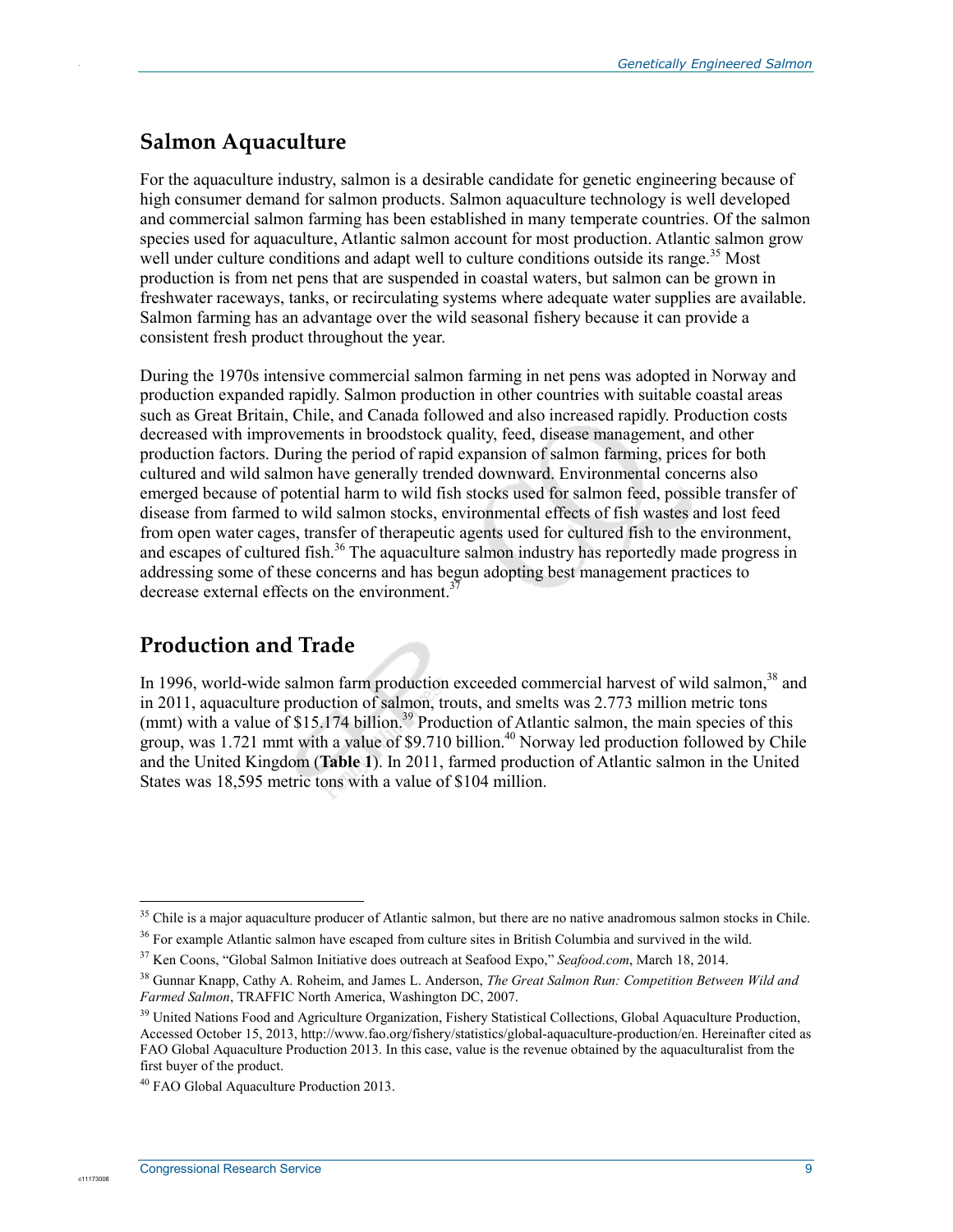| Country              | 2011 Atlantic<br><b>Salmon Production</b><br>(US Dollars 000s)<br>(metric tons) |           | 2011 Exports to<br>the United States<br>(metric tons) | 2011 Exports to<br>the United States<br>(US Dollars 000s) |  |
|----------------------|---------------------------------------------------------------------------------|-----------|-------------------------------------------------------|-----------------------------------------------------------|--|
| Norway               | 1,059,958                                                                       | 4,855,561 | 18,850                                                | 222,054                                                   |  |
| Chilea               | 264,319                                                                         | 2,223,175 | 54,607                                                | 563,398                                                   |  |
| United Kingdom       | 158,018                                                                         | 942.642   | 15,863                                                | 113,566                                                   |  |
| Canada               | 102,064                                                                         | 613,523   | 70,995                                                | 478,342                                                   |  |
| Faroe Islands        | 60,473                                                                          | 413.999   | 14,935                                                | 97,208                                                    |  |
| Australia            | 35,198                                                                          | 419.850   |                                                       |                                                           |  |
| <b>United States</b> | 18,595                                                                          | 104.132   |                                                       |                                                           |  |
| Ireland              | 12.196                                                                          | 101.987   | 322                                                   | 3.796                                                     |  |
| Others               | 10.433                                                                          | 35,913    | 5,652                                                 | 41,853                                                    |  |
| Total                | 1,721,254                                                                       | 9,710,782 | 181,225                                               | 1,520,228                                                 |  |

|  | Table 1. Atlantic Salmon Farm Production and U.S. Imports of Atlantic Salmon |  |  |
|--|------------------------------------------------------------------------------|--|--|
|  |                                                                              |  |  |

**Source:** FAO, Fisheries and Aquaculture Department, Fisheries Statistics and Information, Global Aquaculture Production 1950-2011 Online Query, http://www.fao.org/fishery/statistics/global-aquaculture-production/query/ en.

National Marine Fisheries Service, U.S. Foreign Trade, Imports of Fishery Products, Online Query, http://www.st.nmfs.noaa.gov/commercial-fisheries/foreign-trade/raw-data/imports-exports-annual#1.

#### **Notes:**

.

a. U.S. imports from Chile rebounded in 2012 with an increase to 93,552 thousand metric tons. For 2009 to 2011, disease problems on Chilean fish farms decreased salmon production and imports to the United States.

Global trade of salmon products has continued to increase with gains in farmed production. Although the United States is a major producer and consumer of wild Pacific salmon, in 2011, U.S. imports of fresh and frozen farmed Atlantic salmon totaled 181.2 thousand metric tons with a value \$1.520 billion. During the last decade, Atlantic salmon imports have accounted for approximately 50% to 60% of the total U.S. fresh and frozen salmon supply.<sup>41</sup>

### **AquaBounty Case: The First Genetically Engineered Food Fish**

#### **AquAdvantage Salmon**

1

c11173008

The Atlantic salmon is the first genetically engineered fish to be considered for commercial production and human consumption.<sup>42</sup> AquaBounty Technologies, Inc. is currently seeking regulatory approval from the FDA to sell its AquAdvantage salmon for human consumption in the

<sup>&</sup>lt;sup>41</sup> U,S. Department of Commerce, National Oceanic and Atmospheric Administration and National Marine Fisheries Service, *Fisheries of the United States 2012*, Silver Spring, MD, September 2012, http://www.st.nmfs.noaa.gov/ commercial-fisheries/fus/fus12/index.

<sup>42</sup> Glofish™ is a genetically altered version of the popular aquaria zebrafish (*Danio rerio*). The zebrafish was made fluorescent after the insertion of a sea anemone gene into the zebrafish egg.<sup>42</sup> This fish is currently legal to be sold in all states except California. Since Glofish™ are not meant for human consumption, FDA determined that the Glofish™ was not under its jurisdiction.<sup>42</sup>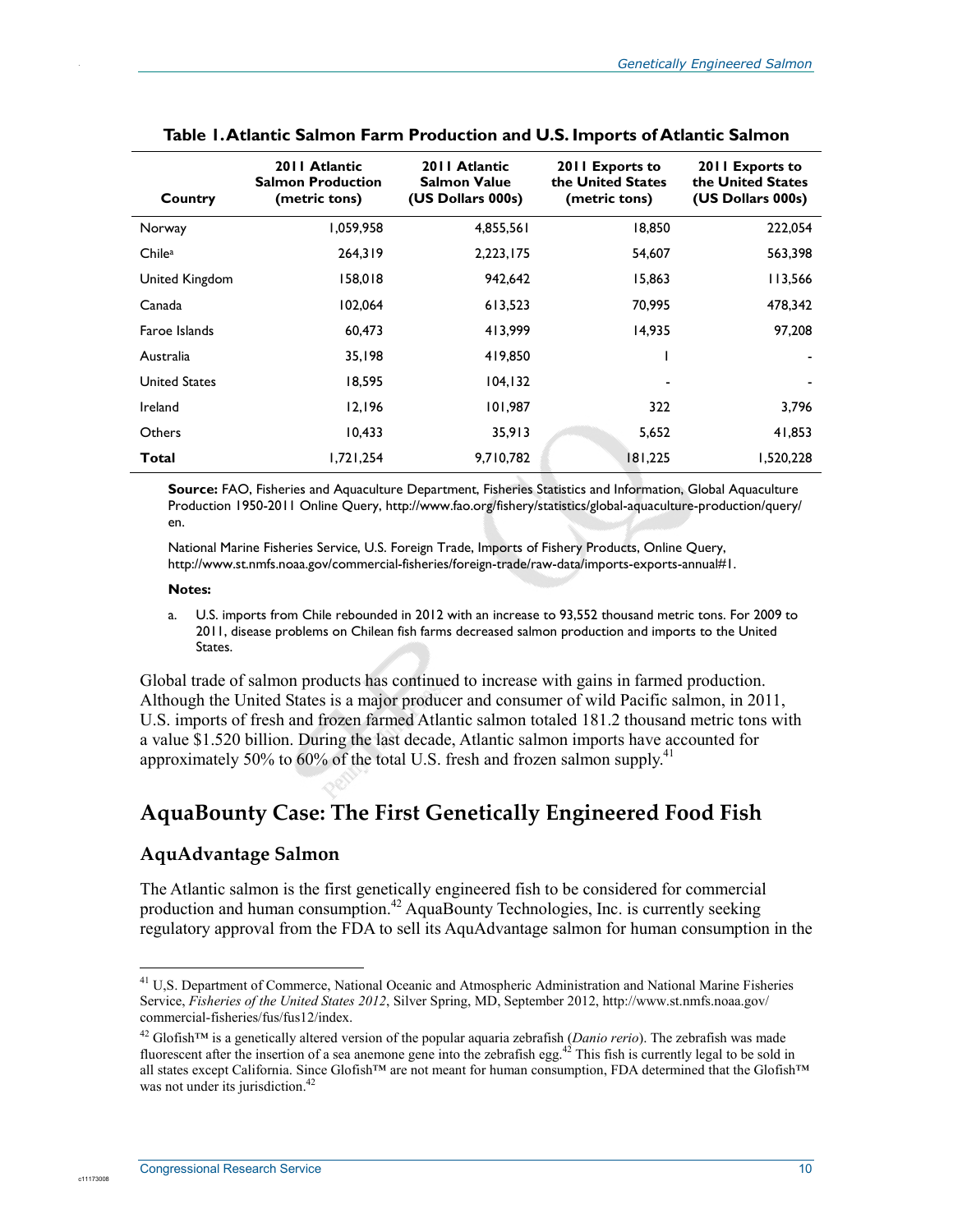United States.<sup>43</sup> In 2011, the company also received a grant from the U.S. Department of Agriculture's National Institute of Food and Agriculture for work on technologies to render transgenic fish sterile to reduce the risk of gene flow to wild populations.<sup>44</sup>

Genetic engineering technology can be used to introduce a desirable trait(s) into an organism by transferring genetic material (DNA) from another organism. The process creates recombinant DNA (rDNA)—the result of combining two or more DNA sequences that would not normally occur together in nature. Unlike the natural process of genetic recombination, rDNA is engineered by isolating and combining DNA in a laboratory. The DNA that carries the code for a desirable protein such as a hormone is then introduced to an existing organism such as an Atlantic salmon. The introduced DNA becomes part of the organism's genetic makeup and may be passed on to the organism's offspring. Some sequences of DNA are promoters which tell the organism's cells when to make certain substances. Promoters can be spliced to the desired gene that has specific instructions to make a protein such as a growth hormone. When genes are moved from one organism to another a transgenic organism is created.

GE salmon were developed by injecting rDNA composed of a promoter from another fish, an ocean pout, and a growth hormone gene from a Pacific Chinook salmon into fertilized eggs of Atlantic salmon. Subsequent selection and breeding led to the development of the AquAdvantage salmon line, which produces growth hormone throughout the year. The year-round production of growth hormone allows for continuous feeding and growth of AquaAdvantage salmon. Growth hormone production of non-GE Atlantic salmon decreases during the winter months, and Atlantic salmon stop feeding and growing during this period.

The AquAdvantage salmon also increases the efficiency of salmon production because of faster growth and better feeding efficiency than non-GE Atlantic salmon. GE Atlantic salmon reach smolt size<sup>45</sup> more quickly than non-GE Atlantic salmon and grow to a market size of 1 to 3 kilograms in 16 to 18 months instead of the typical three years.<sup>46</sup> Although AquAdvantage salmon grow more quickly, they do not reach an overall larger size than non-GE Atlantic salmon. According to AquaBounty, analysis of AquAdvantage salmon has shown that they consume 25% less feed to achieve the same size as non-GE Atlantic salmon.<sup>47</sup> Feed is the most significant cost for commercial salmon aquaculture operations. Characteristics exhibited by GE salmon include accelerated growth, elevated metabolism, greater feeding motivation and efficiency, increased aggression and foraging activity, and reduced anti-predator response.<sup>48</sup> Similar traits have been observed for domesticated Atlantic salmon developed through selective breeding.

<u>.</u>

c1117300

<sup>&</sup>lt;sup>43</sup> AquaBounty Technologies, Inc., http://www.AquaBounty.com/.

<sup>44</sup> See http://www.nifa.usda.gov/newsroom/news/2011news/brag\_awards.html.

<sup>&</sup>lt;sup>45</sup> Atlantic salmon go through several stages including egg, alevin, fry, parr and smolt. Salmon make the transition from fresh to salt water environments during the smolt stage. The age of this transition may vary widely depending on Atlantic salmon stock.

<sup>&</sup>lt;sup>46</sup> According to the Development Fund, the Norwegian aquaculture industry has developed strains of salmon through selective breeding that grow as fast or faster than AquAdvantage salmon. See http://www.utviklingsfondet.no/files/uf/ documents/GMO-Salmon Fast Growing Hype web.pdf.

<sup>47 &</sup>quot;As Final U.S. decision Nears, A Lively Debate on GM Salmon," *Environment 360*, April 18, 2013, p. http://e360.yale.edu/feature/as\_final\_us\_decision\_nears\_a\_lively\_debate\_on\_gm\_salmon/2641/. Hereinafter cited as Environment 360, 2013.

<sup>48</sup> U.S. Food and Drug Administration, *AquaAdvantage Salmon*, Draft Environmental Assessment, May 4, 2012, http://www.fda.gov/downloads/AnimalVeterinary/DevelopmentApprovalProcess/GeneticEngineering/ GeneticallyEngineeredAnimals/UCM333102.pdf. Hereinafter cited as FDA Draft Environmental Assessment 2012.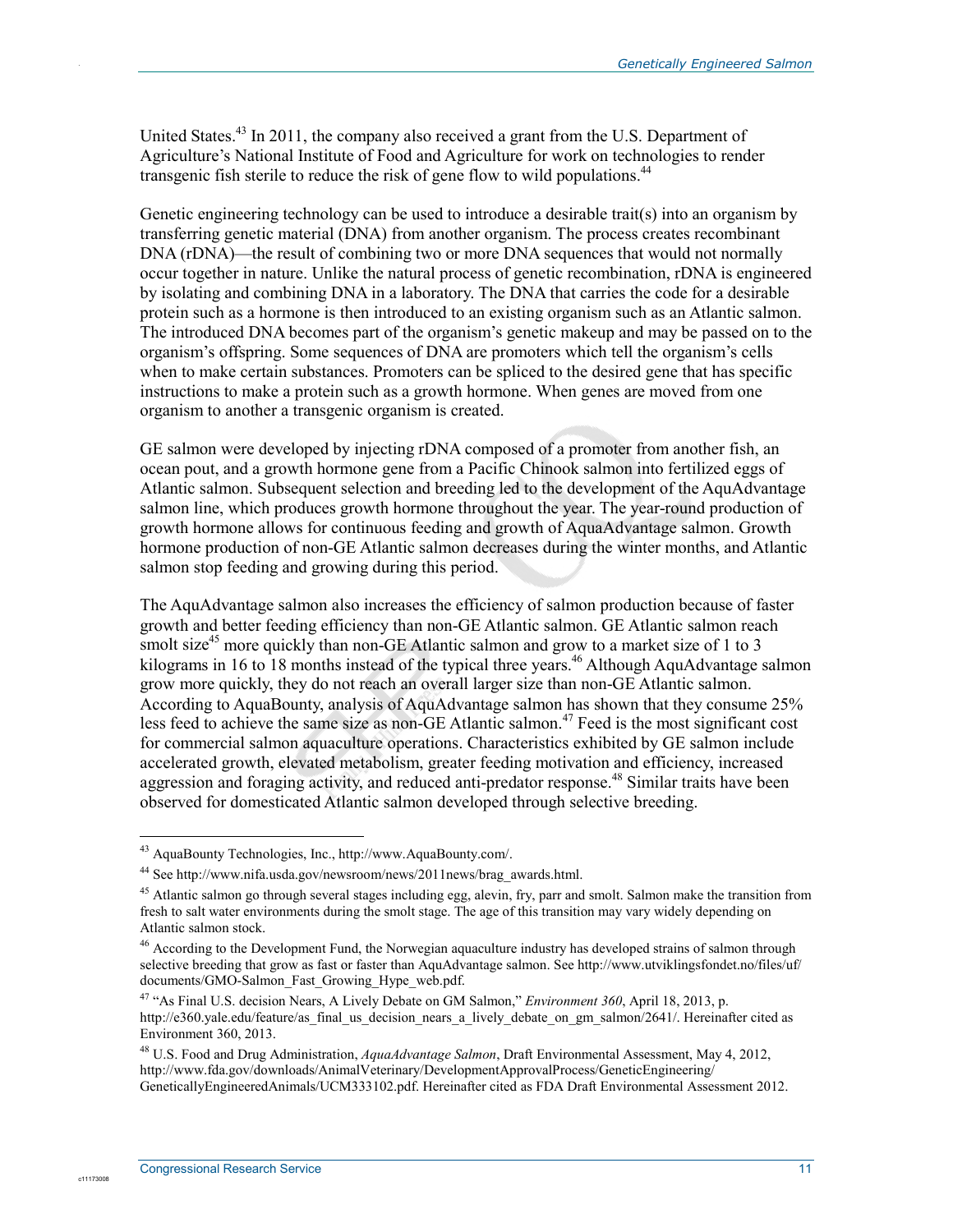Faster growth confers an advantage to using GE salmon relative to non-GE salmon and, according to some, could make land-based closed aquaculture systems competitive with cage culture currently used in coastal areas. Proponents of GE salmon maintain that this is a significant development because of environmental harm caused by salmon cage culture.

#### **AquaBounty Application**

#### *Proposed Operations*

.

The AquAdvantage salmon would be produced and imported into the United States under specified conditions proposed by AquaBounty. AquaBounty would produce eyed eggs at a specific facility on Prince Edward Island (PEI), Canada.<sup>49</sup> Eggs would be shipped to Panama and reared to market size in land-based facilities. The grow-out facility would be based in the Panamanian highlands to reduce the risk of salmon escapes and interactions with wild salmon populations.<sup>50</sup> Salmon would be processed in Panama before being shipped to the United States for retail sale and no live fish would be imported into the United States.

AquaBouuty has stipulated that they would only produce sterile female GE Atlantic salmon by a process which manipulates salmonid reproductive biology. The production of monosex salmon is considered to be 100% effective. In addition, pressure treatment of the eggs induces triploidy (an extra set of chromosomes) which results in sterility. When done on a commercial scale, batches of eggs are on average 99.8% triploid and rates greater than 98% are expected for most inductions.<sup>51</sup> All-female lines of triploid fish are considered to be one of the best current methods to insure nonbreeding populations of GE fish. Therefore, the risk of an independent breeding population of GE salmon is considered to be extremely low.

Growing GE marine fish in isolated onshore tanks rather than in offshore or nearshore pens may substantially lower the risk of escape into the wild. Both facilities currently used by AquaBounty confine production to land-based freshwater areas and proposed production would be continued in this manner. The egg production facility on Prince Edward Island is currently licensed to conduct research on GE fish under Canadian regulations. The facility has incorporated redundant measures to provide for physical containment and ensure that neither brood stock nor eggs can escape. Security is also provided at the PEI facility to stop unauthorized or unintentional access.

The grow-out facility in the highlands of Panama is located at the upper portion of a watershed at 5,000 feet above sea level. The river which supplies the facility runs into several other tributaries and discharges into the Pacific Ocean. Water is diverted from the river into a basin which supplies the facility's grow-out tanks. Screens are used wherever water flows out of the facility to prevent the escape of fish while security is provided to deter human or animal intrusion. The Panama site is geographically isolated from the range of salmon species, and environmental conditions in the river's estuary and the Pacific Ocean are unfavorable for salmon survival. According to FDA's Draft Environmental Assessment, in the event that AquAdvantage Salmon escape, geographical

1

<sup>&</sup>lt;sup>49</sup> Questions have been raised concerning AquaBounty's approval by Environment Canada for producing and transporting the GE salmon eggs. See http://lists.cban.ca/pipermail/cban-e-news/2011-October/000346.html.

 $50$  There are no native populations of salmon in rivers or adjacent marine areas of Panama because these areas are not suitable for wild Atlantic salmon.

<sup>51</sup> Food and Drug Administration Center for Veterinary Medicine, *Briefing Packet AquaAdvantage Salmon*, September 20, 2010, p. 57.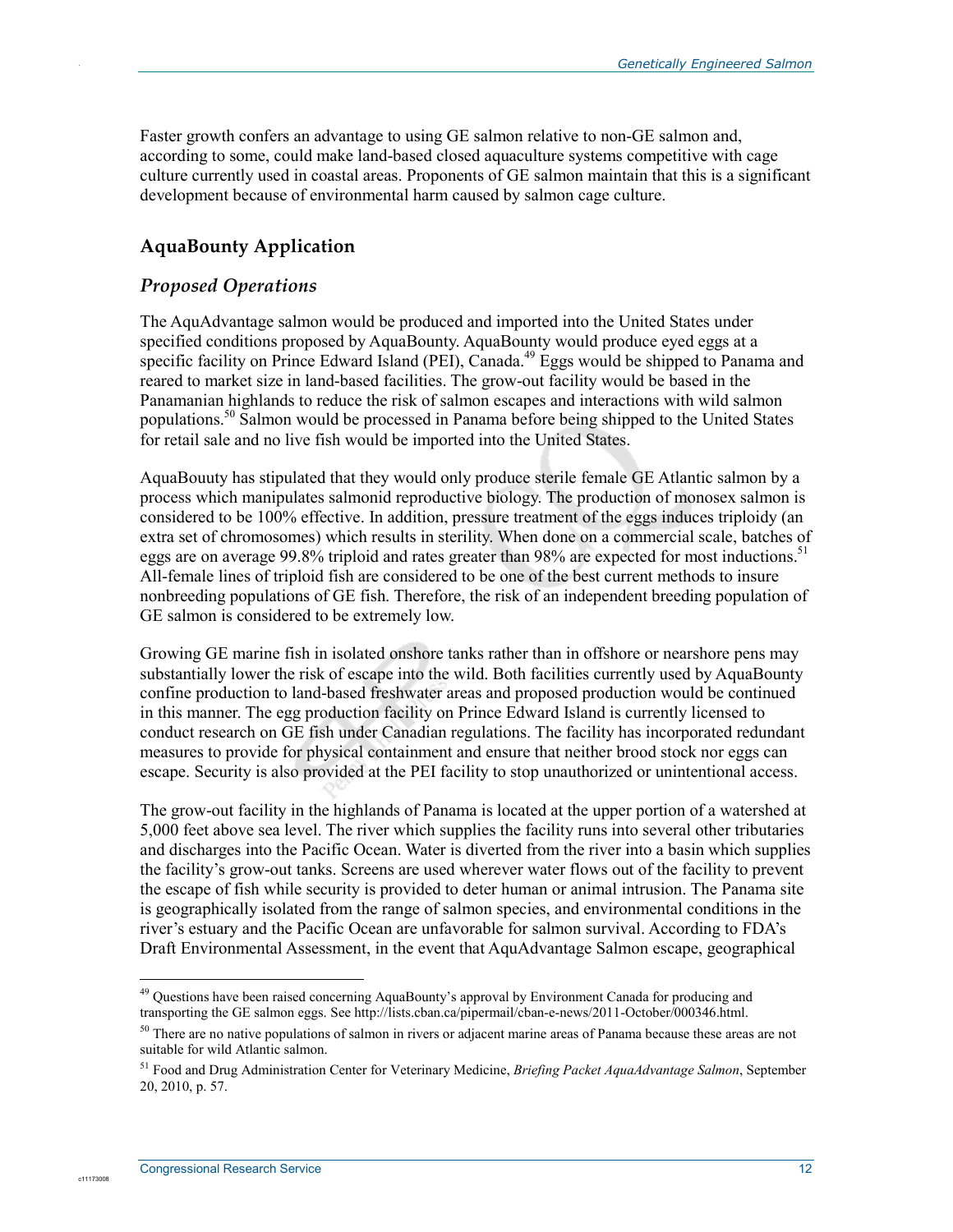and geophysical containment would preclude or significantly reduce the probability of survival, dispersal, and long-term establishment.

#### *Application History*

.

In 1993, AquaBounty first approached the FDA concerning the commercial use of GE salmon, and in 1995 they formally applied for approval. In 2009, AquaBounty provided FDA with the last required study of AquAdvantage Atlantic salmon for their New Animal Drug Application (NADA). On September 19-20, 2010, FDA's Veterinary Medicine Advisory Committee (VMAC) met to consider issues regarding the safety and effectiveness of the NADA. The public was also given the opportunity to provide written submissions and oral testimony to the committee. On December 20, 2012, FDA announced the availability for public comment of (1) the draft environmental assessment of impacts associated with NADA submitted by AquaBounty<sup>52</sup> and (2) FDA's preliminary finding of no significant impact (FONSI).<sup>53</sup> A 60-day public comment period initially ran through February 25, 2013, but was extended through April 26, 2013.<sup>54</sup> On November 23, 2013, Environment Canada granted AquaBounty permission to export up to 100,000 eggs a year from a hatchery in Prince Edward Island to Panama. A land-based research facility is currently operating and raising GE salmon in Panama.<sup>55</sup> On March 13, 2014, the FDA Commissioner, Dr. Margaret Hamburg, stated that the Aquabounty NAD application is still under consideration and that FDA will be moving forward in a deliberate science-driven way.<sup>56</sup>

#### *Food Safety*

 $\overline{a}$ 

c1117300

The VMAC briefing pack included a section on food safety which concluded that there are no direct or indirect food consumption hazards related to AquAdvantage salmon.<sup>57</sup> Although the VMAC concluded that test results established similarities and equivalence between AquAdvantage salmon and non-GE Atlantic salmon, the chairman's report added that it cannot be concluded from the data submitted that AquAdvantage Salmon would be more or less allergenic than Atlantic salmon.<sup>58</sup> FDA has maintained that people who are allergic to Atlantic salmon will likely be allergic to AquAdvantage Salmon because it is a finfish, but not because it has been genetically engineered.<sup>59</sup> In the preliminary finding of no significant impact released on December 20, 2012, FDA reiterated that food from AquAdvantage salmon is as safe as food from

 $52$  FDA Draft Environmental Assessment 2012.

<sup>53</sup> U.S. Food and Drug Administration, *Preliminary Finding of No Significant Impact AquAdvantage Salmon*, May 4, 2012, http://www.fda.gov/downloads/AnimalVeterinary/DevelopmentApprovalProcess/GeneticEngineering/ GeneticallyEngineeredAnimals/UCM333105.pdf.

<sup>54 78</sup> *Federal Register* 10620-10621 (February 14, 2013).

<sup>&</sup>lt;sup>55</sup> It has been reported that if the FDA approves imports of GE salmon, AquaBounty will request Panama's permission to convert the research facility into a production facility.

<sup>56</sup> U.S. Congress, Senate Committee on Health, Education, Labor, and Pensions, *Protecting the Public Health: Examining FDA's Initiatives and Priorities*, 113<sup>th</sup> Cong., 2<sup>nd</sup> sess., March 13, 2014.

<sup>57</sup> Food and Drug Administration, *Briefing Packet AquaAdvantage Salmon*, FDA Center for Veterinary Medicine, September 20, 2010, p. 61, http://www.fda.gov/downloads/AdvisoryCommittees/CommitteesMeetingMaterials/ VeterinaryMedicineAdvisoryCommittee/UCM224762.pdf.

<sup>58</sup> Chairmen's Report, 2010.

<sup>59</sup> Food and Drug Administration, *Key Facts Commonly Misunderstood*, http://www.fda.gov/AdvisoryCommittees/ CommitteesMeetingMaterials/VeterinaryMedicineAdvisoryCommittee/ucm226223.htm.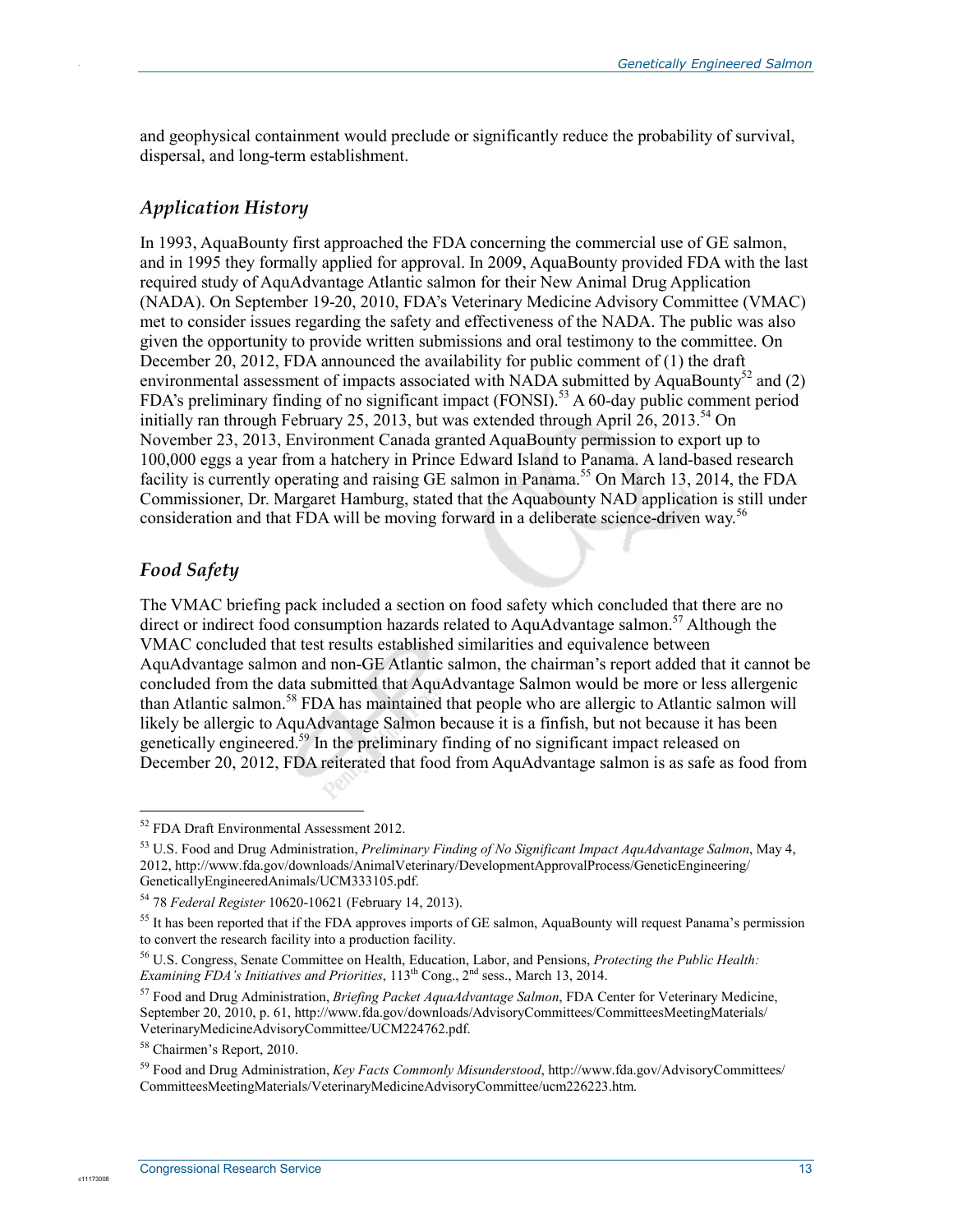non-GE salmon and determined that there are no significant food safety hazards or risks associated with AquAdvantage salmon.<sup>60</sup>

#### **The Veterinary Medicine Advisory Committee and GE Salmon**

The Center for Veterinary Medicine regulates transgenic animals intended for human consumption under the same authority it uses to regulate NADs.<sup>61</sup> As a first step in the review process, on September 19-21, 2010, FDA's Veterinary Medicine Advisory Committee met to consider the application and held a public hearing.<sup>62</sup> The FDA uses advisory committees and panels to obtain expert advice on science, technology, and policy. The VMAC is composed of members with technical expertise such as veterinary medicine, animal science, microbiology, biostatistics, and food sciences. Opponents of the AquaBounty application have been critical of the committee's composition and have argued for more experts in fisheries and ecology. The FDA charged the VMAC with reviewing issues regarding the safety and effectiveness of the new animal drug application. The VMAC Chairmen's report provided the following four basic questions and responses to issues related to AquAdvantage Salmon.<sup>63</sup>

1. Do the data and information demonstrate that the rDNA construct is safe to AquAdvantage salmon?

*The committee found no evidence in the data to conclude that the introduction of the construct was unsafe to the animal.* 

2. Do the data and information demonstrate that there is a reasonable certainty of no harm from consumption of foods derived from AquAdvantage salmon? (safety of food from AquAdvantage Salmon was considered in the context of non-GE Atlantic salmon)

*The committee deemed the studies selected to evaluate this question to be overall appropriate and a large number of test results established similarities and equivalence between AquAdvantage Salmon and Atlantic salmon.* 

3. Do the data indicate that AquAdvantage Salmon grow faster than their conventional counterparts?

*The committee found evidence in support of this claim.* 

4. Are any potential environmental impacts from AquAdvantage Salmon production adequately mitigated by AquaBounty Technologies' proposed conditions of use?

*Although the committee recognized that the risk of escape from either facility could never be zero, the multiple barriers to*  escape at both the Prince Edward Island and Panama facilities were extensive. Because part of the containment strategy is *dependent on management standard operating procedures, the committee felt that rigorous adherence to policy would need to be maintained at both sites to sustain the barriers.* 

#### *Evaluation of Potential Environmental Impacts*

To assess potential environmental impacts, FDA has released a draft EA and consulted with the Fish and Wildlife Service and the National Marine Fisheries Service (NOAA Fisheries). In 2007, legislation was passed to require the FDA to consult with the National Marine Fisheries Service and to produce a report on any environmental risks associated with genetically engineered seafood products, including the impact on wild fish stocks.<sup>64</sup> According to FDA, the two agencies

1

<sup>60</sup> Food and Drug Administration, *Preliminary Finding of No Significant Impact*, AquAdvantage Salmon, May 4, 2012, http://www.fda.gov/downloads/AnimalVeterinary/DevelopmentApprovalProcess/GeneticEngineering/ GeneticallyEngineeredAnimals/UCM333105.pdf.

<sup>61</sup> The FDA Center for Veterinary Medicine's "Questions and Answers about Transgenic Fish," http://www.fda.gov/ AnimalVeterinary/NewsEvents/FDAVeterinarianNewsletter/ucm133255.htm.

<sup>62</sup> Background documents for this public hearing are available at http://www.fda.gov/AdvisoryCommittees/ CommitteesMeetingMaterials/VeterinaryMedicineAdvisoryCommittee/ucm201810.htm. Also see 75 *Federal Register* 52602-52605, August 26, 2010.

<sup>63</sup> David Senior, Interim Chair, VMAC, *Chairman's Report*, Food and Drug Administration, VMAC Meeting, September 20, 2010, http://www.fda.gov/downloads/AdvisoryCommittees/CommitteesMeetingMaterials/ VeterinaryMedicineAdvisoryCommittee/UCM230467.pdf.

<sup>64 21</sup> U.S.C. §2106.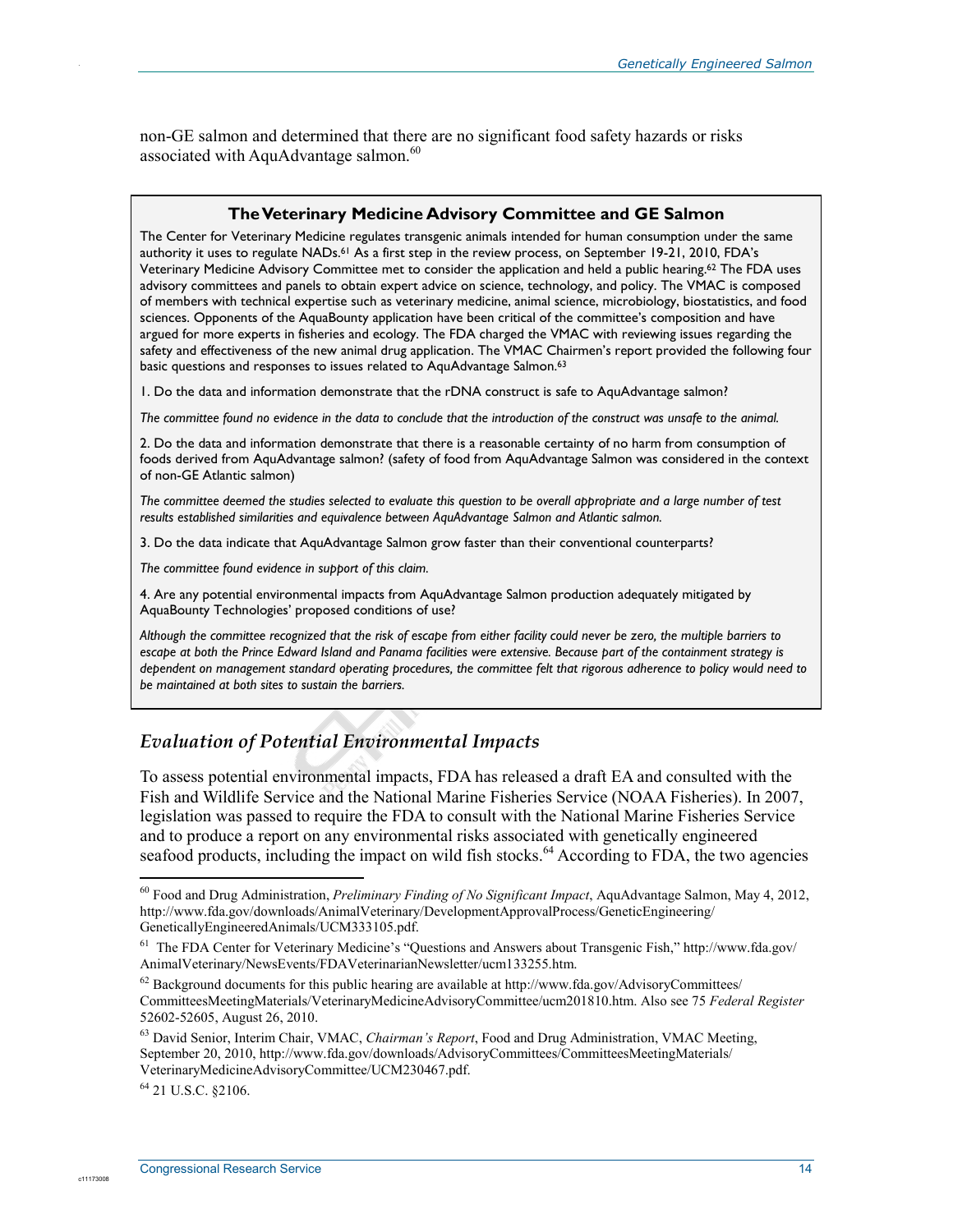have consulted on this matter, but this report has not been developed and no target date for its completion has been specified.

FDA has made a "no effect" determination under the Endangered Species Act (ESA; 16 U.S.C. 1531 et seq.) and concluded that approval of the AquAdvantage Salmon NADA will not jeopardize the continued existence of Atlantic salmon listed as threatened or endangered or result in the destruction or adverse modification of their critical habitat. FDA and NMFS engaged in technical discussions during 2010 and 2011 and based on those discussions NMFS did not object to the proposed action. However, critics have questioned whether FDA has sufficient expertise to identify and protect against all potential ecological damage that might result from the widespread use of transgenic fish. $65$ 

#### **Summary of FDA Conclusions Concerning the Environmental Impacts of AquaAdvantage Salmon**

The Draft EA attempted to address potential hazards and harms to the U.S. environment if AquAdvantage Salmon were to escape. The EA posed the following risk related questions and provided the corresponding answers.66

1. What is the likelihood that AquAdvantage Salmon will escape the conditions of confinement?

*Due to multiple, redundant containment measures at the sites of egg production and grow-out, the possibility of AquAdvantage Salmon (or the broodstock used to produce these fish) escaping to the environment is extremely remote.* 

2. What is the likelihood that AquAdvantage Salmon will survive and disperse if they escape the conditions of confinement?

*In the unlikely event of an escape or release, environmental conditions at both the egg production and grow-out sites are sufficiently inhospitable to limit long-term survival and spread of AquAdvantage Salmon to other locations.* 

3. What is the likelihood that AquAdvantage Salmon will reproduce and establish if they escape the conditions of confinement?

*AquAdvantage Salmon would be produced as all-female, triploid fish. As such they would be effectively sterile. The combination of triploidy and an all-female population is expect to render AquAdvantage Salmon effectively and functionally sterile resulting in complete reproductive containment.* 

4. What are the likely consequences to, or effects on, the environment of the United States should AquAdvantage Salmon escape the conditions of confinement?

*The collective information on the potential for survival, dispersal, reproduction and establishment indicates that exposure pathways for AquAdvantage Salmon to reach the United States are incomplete; therefore, no effects are expected on the environment of the United States.* 

The draft environmental assessment evaluated the potential environmental impacts associated with approving the NADA for AquAdvantage Salmon. According to FDA, it has verified that AquAdvantage Salmon would be produced and grown in secure facilities. The escape and survival of GE salmon from containment into the local environments of PEI and Panama is considered by FDA to be extremely remote. The environment around the egg producing facility and the grow-out facility are described by FDA as inhospitable. In the event that fish escape and survive, reproduction in the wild would be unlikely because the AquAdvantage salmon will be all

1

c11173008

<sup>65</sup> See the Center for Food Safety's "Genetically Engineered Fish," http://www.centerforfoodsafety.org/geneticall3.cfm.

<sup>66</sup> Food and Drug Administration, *AquAdvantage Salmon*, Draft Environmental Assessment, May 4, 2012, http://www.fda.gov/downloads/AnimalVeterinary/DevelopmentApprovalProcess/GeneticEngineering/ GeneticallyEngineeredAnimals/UCM333102.pdf. Hereinafter cited as Draft Environmental Assessment, 2012.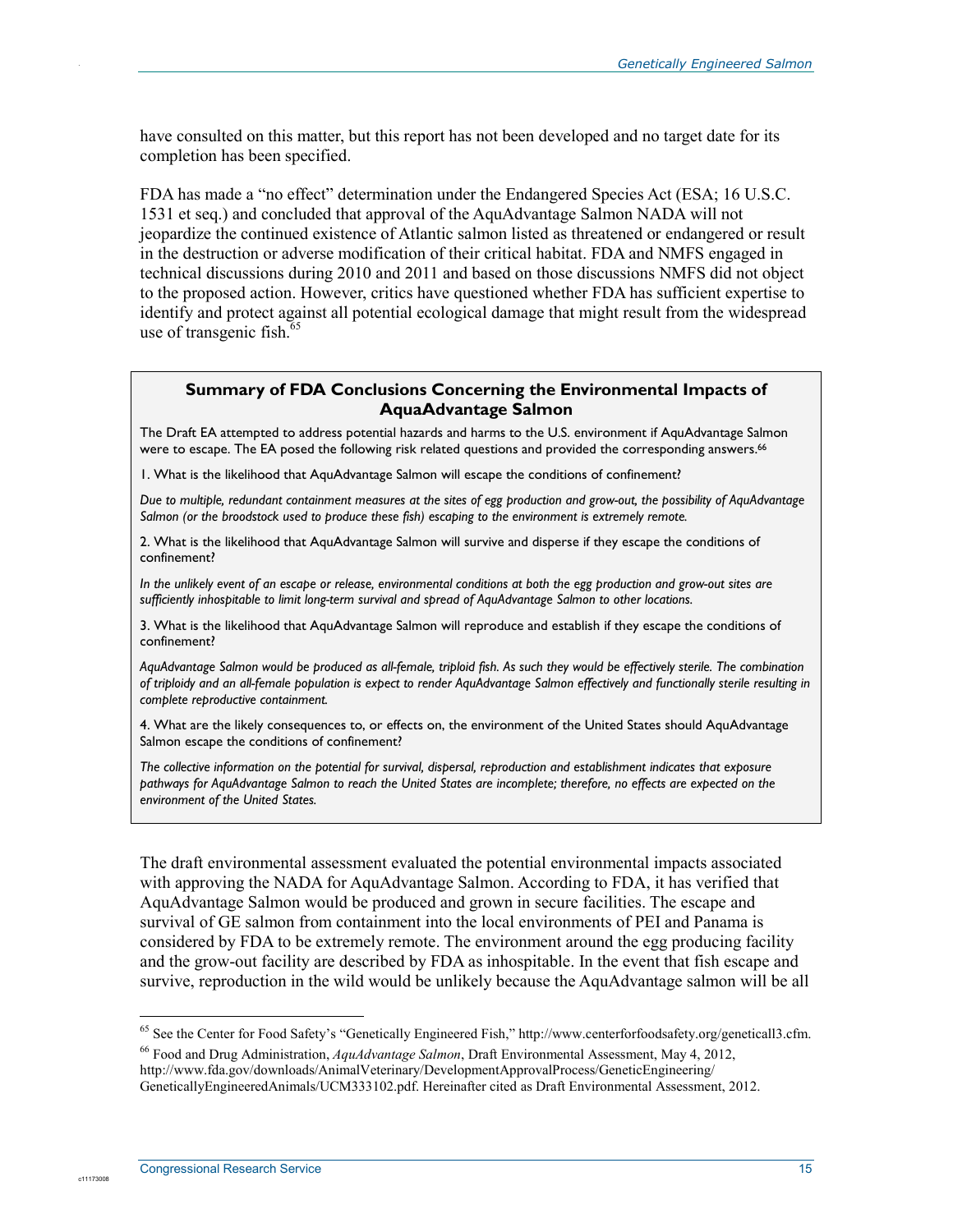female triploid fish which are nearly all sterile.<sup>67</sup> In the draft EA, FDA concluded that it "found no evidence that approval of an NADA for AquaAdvantage Salmon would result in significant impacts on the environment in the United States."68 If significant new information or challenges arise in the public comments, FDA may determine that a full environmental impact statement is required prior to approval of AquaBounty's application.

NEPA does not require an analysis of environmental effects in other countries and therefore, potential effects on the environment in Canada and Panama were not considered. These effects would be evaluated only if potential exposure pathways exist which could cause significant effects on the environment in the United States. Social and economic effects were not analyzed in the EA because the proposed action, if implemented as required, is not anticipated to significantly affect the physical environment of the United States.

In an effort to broaden the evaluation of the AquaBounty application, a coalition of environmental groups called on FDA to prepare an EIS on this action and to consult more closely with federal agencies about possible threats to endangered wild Atlantic salmon.<sup>69</sup> On May 25, 2011, these groups filed a formal citizen petition urging FDA to withhold approval until an EIS has been completed.<sup>70</sup> Some VMAC members also stated that an EIS would be needed if the company proposes additional facilities for growing salmon.

## **Food Safety Issues**

A National Research Council study maintains that there is a low to moderate food safety risk from GE seafood.<sup>71</sup> Since genetic engineering can introduce new protein into a food product, there are concerns that this technique could introduce a previously unknown allergen into the food supply or could introduce a known allergen into a "new" food.

On February 7, 2012, three non-governmental organizations petitioned the FDA's Office of Food Additive Safety (OFAS) to review the AquaBounty application under the FFDCA food additive provisions.<sup>72</sup> The petitioners argued that the gene expression product (GEP) of the genetic construct creating the AquAdvantage salmon, is a food additive under  $FFDCA$  ( $\S201(s)$ , 21 U.S.C. §321). AquAdvantage salmon exhibit an elevated level of Insulin Growth Factor-1 (IGF-1), which they asserted is a novel food additive and constitutes a "material fact" about the GE-salmon compared to its non-GE counterpart.<sup>73</sup> They have requested that FDA make a finding

<u>.</u>

c1117300

 $67$  Triploid salmon have an extra set of chromosomes and triploidy renders them sterile. On average, treatment is expected to result in 99.8% triploid fish, and according to FDA with rates of over 98% for most inductions.

<sup>68</sup> Draft Environmental Assessment, 2012.

<sup>69</sup> Letter from Rebecca Wodder, President, American Rivers, et al. to Margaret Hamburg, Commissioner, U.S. Food and Drug Administration, November 8, 2010, http://www.eenews.net/assets/2010/11/08/document\_pm\_01.pdf.

<sup>70</sup> Ocean Conservancy et al., *Citizen Petition Regarding AquaBounty Technologies' Application for Approval of Genetically Engineered Salmon*, Citizen Petition Before the U.S. Food and Drug Administration, May 25, 2011, http://earthjustice.org/sites/default/files/FinalGESalmonCitizenPetition.pdf.

<sup>71</sup> National Research Council, *Safety of Genetically Engineered Foods: Approaches to Assessing Unintended Health Effects,* (Washington, DC: National Academies Press, 2004), http://books.nap.edu/openbook.php?record\_id=10977& page=R1.

<sup>72</sup> Food and Water Watch, Consumers Union, and The Center for Food Safety, *Petition to Deem ABT Technologies' Genetically Engineered AquaAdvantage Salmon An Unsafe Food Additive*, February 7, 2012.

 $^{73}$  IGF-1 is a hormone that helps accelerate the growth of the bioengineered salmon. According to the petition, IGF-1 (continued...)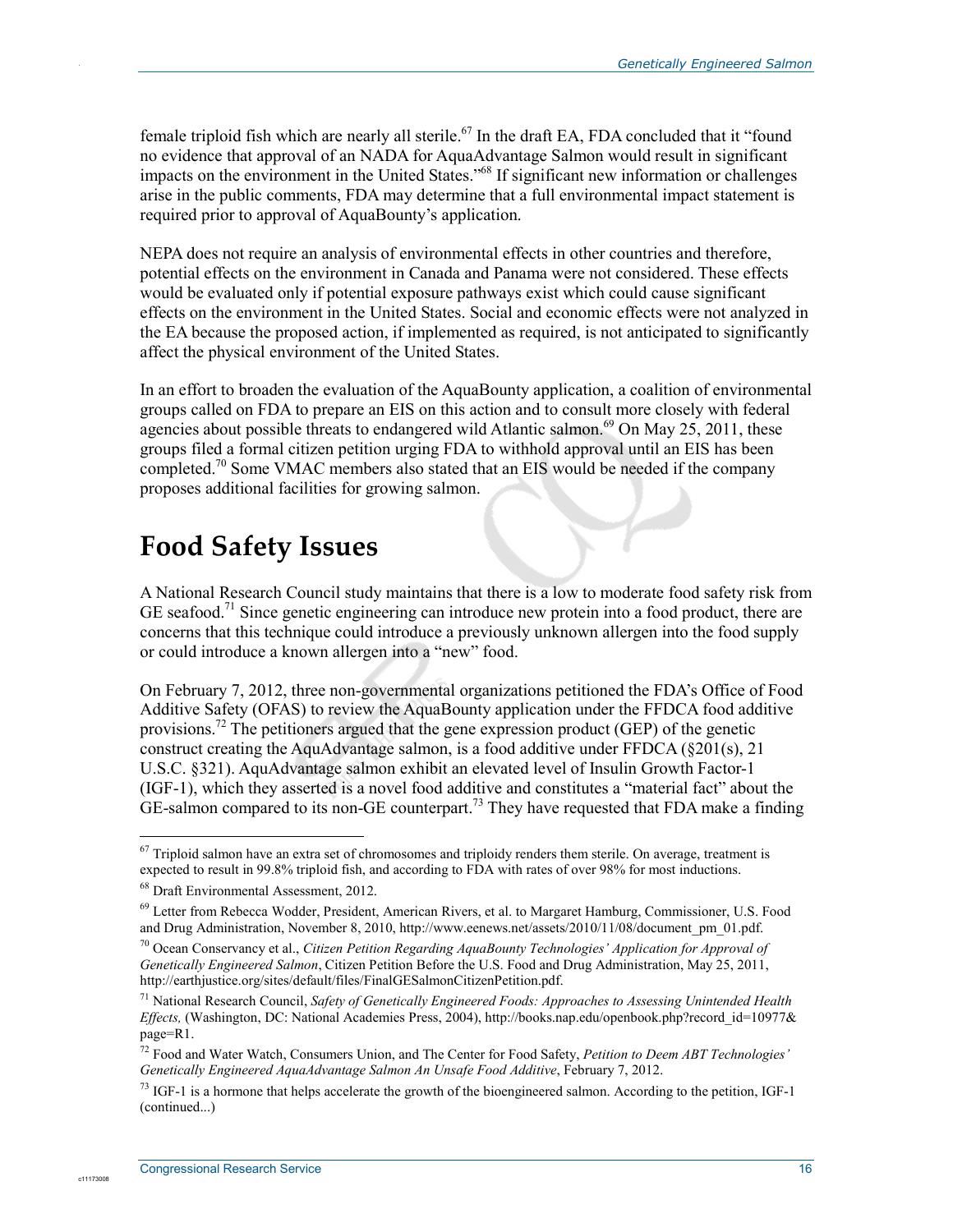that neither the AquAdvantage salmon nor the GEP used to create it is "generally regarded as safe" (GRAS).<sup>74</sup> In particular, the petition requested extensive pre-market testing, arguing that "[t]he Agency's general classification of rDNA constructs as new animal drugs does not displace or override the Agency's regulations and guidelines, and nothing precludes the Agency from also regulating GE salmon and its components as food additives."

Opponents of approval also question the validity of data supplied by AquaBounty for risk assessment.<sup>75</sup> They contend that FDA should have AquaBounty re-conduct its studies, or FDA should either conduct the studies themselves or ask an independent laboratory to undertake the studies. If the AquAdvantage Salmon were shown to have materially different nutritional or health characteristics from a non-GE salmon, while still being deemed safe, FDA could require that the fish be labeled.

FDA has continued to review the AquaBounty proposal solely under the NAD protocol. Because the review process of the AquAdvantage Salmon could become precedent-setting for review of other GE animals, the issue of the appropriate agency regulatory protocol—NAD or that of a food additive—is likely to remain a significant point of contention in the regulatory process.

## **Environmental Issues**

The potential harm that might be caused by GE organisms which escape from aquaculture facilities is of great concern to some scientists and environmental groups.<sup>76</sup> A National Research Council report stated that transgenic fish pose the "greatest science-based concerns associated with animal biotechnology, in large part due to the uncertainty inherent in identifying environmental problems early on and the difficulty of remediation once a problem has been identified."77 For AquAdvantage Salmon, concerns include interbreeding and competing with wild Atlantic salmon and competition with fish both within and outside the range of Atlantic salmon.

### **Interbreeding with Wild Atlantic Salmon**

Experiences with farmed Atlantic salmon may provide some insights regarding potential interactions of GE Atlantic salmon and wild Atlantic salmon. Farmed Atlantic salmon frequently escape from fish farms in areas both within and outside their native ranges.<sup>78</sup> Escaped farmed

1

c1117300

<sup>(...</sup>continued)

has been shown in some studies to be linked to breast, colon, prostate, and lung cancers.

 $74$  The petition also argues that the AquaBounty salmon raises safety concerns because the salmon exhibits higher levels of the growth hormone IGF-1 that could have increased allergen potential.

<sup>75</sup> Tim Schwab, "Is FDA Ready to Regulate the World's First Biotech Food Animal?" *Food and Drug Policy Forum*, vol. 3 (July 24, 2013).

 $^{76}$  See also Matthew Morgan, "The AquAdvantage Salmon: Who Owns Escaped Genetically Modified Animals?" *Ocean and Coastal Law Journal*, v. 17, no. 1 (2011): 127-161.

<sup>77</sup> National Research Council, *Animal Biotechnology: Science-Based Concerns* (Washington, DC: National Academies Press, 2004), http://books.nap.edu/openbook.php?record\_id=10418&page=R1.

<sup>78</sup> Eva B. Thorstad, Ian A. Fleming, and Philip McGinnity, *Incidence and impacts of escaped farmed Atlantic salmon Salmo salar in nature*, Norwegian Institute for Nature Research, Norway, 2008. Hereinafter cited as Thorstad et al. 2008. For example, Atlantic salmon have escaped from areas within their ranges such as coastal farms in the North (continued...)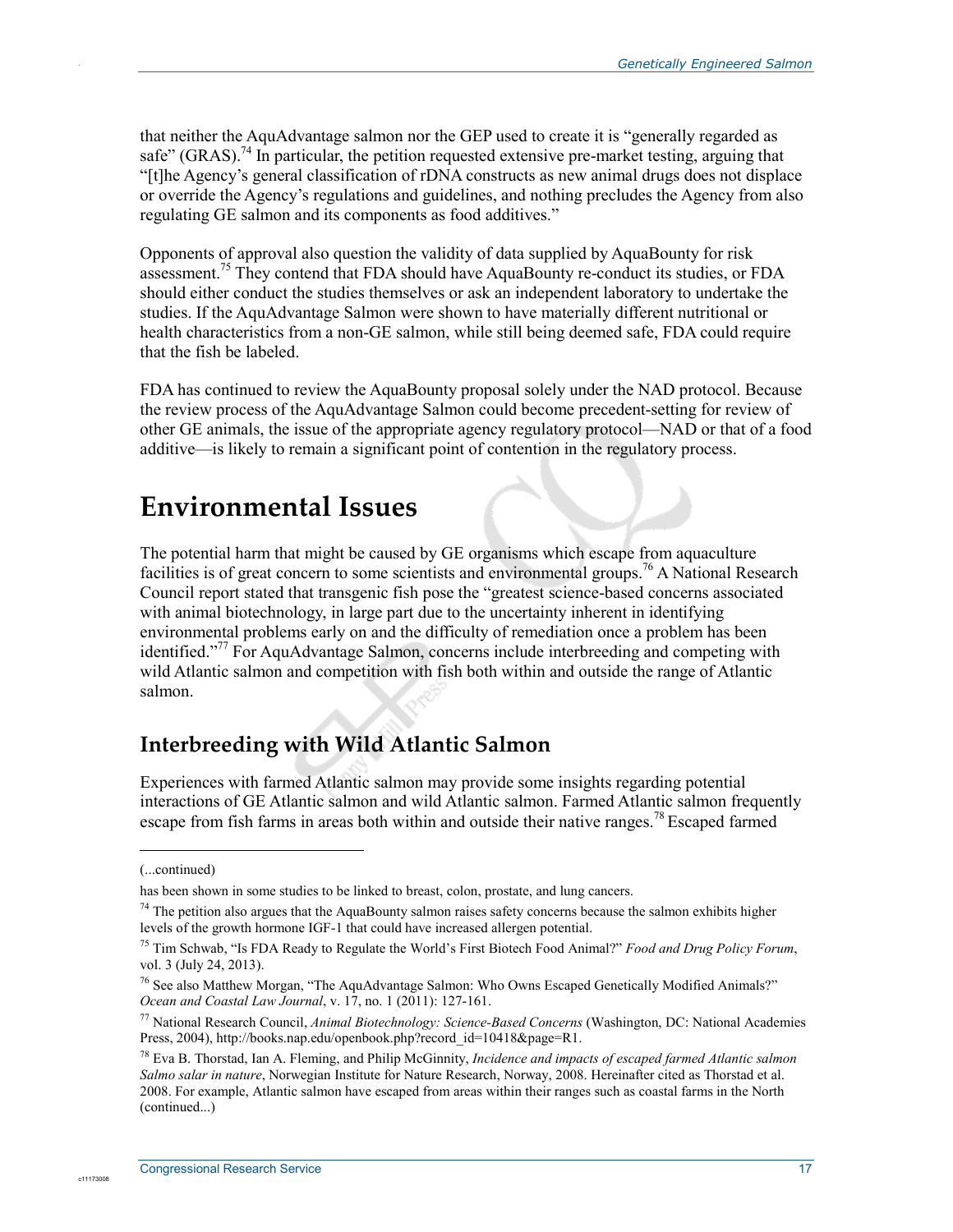salmon have been found on spawning grounds during the period when wild Atlantic salmon spawning occurs.<sup>79</sup> Farmed salmon also spawn in these areas, but with lower success than wild Atlantic salmon. Successful spawning appears to have most frequently occurred between farmed females and wild males.The offspring of farmed and farmed and wild salmon (hybrids) occupy areas also inhabited by wild salmon. It is not known whether the presence of farmed and hybrid juveniles limit food and resources for wild fish and competitively displace native juveniles. The outcomes of interactions between farmed and wild juveniles are likely to vary depending on specific circumstances such as the quality and availability of habitat and associated resources.

Domestication of farmed salmon has changed their genetic composition and reduced genetic variation. These changes have occurred because limited numbers of brood fish are used for spawning farmed fish and farmers select for specific traits.<sup>80</sup> Much of present-day farm production of Atlantic salmon is now based on five Norwegian strains. Farmed and wild hybrids and backcrossing of hybrids in subsequent generations may change genetic variability and the frequency and type of alleles present in wild populations.<sup>81</sup> The extent and nature of these changes to genetic variability may affect survival (fitness) of these populations. Changes in the genetic profiles of wild populations have been shown to have occurred in several rivers in Norway and Ireland where inter-breeding of wild and farmed fish is common.<sup>82</sup> Large-scale experiments in Norway and Ireland show highly reduced survival and lifetime success of farmed and hybrid salmon compared to wild salmon.<sup>83</sup>

Given previous experiences with farmed salmon, opponents hypothesize that farmed GE salmon will eventually escape from aquaculture systems and interbreed with wild Atlantic salmon. GE salmon may exhibit different fitness-related traits such as higher feeding and growth rates. Researchers have questioned whether the flow of a gene or genes from transgenic fish such as GE salmon may confer specific advantages to hybrids relative to wild fish resulting in populationwide consequences.<sup>84</sup> The "Trojan gene hypothesis" speculates that populations could become extinct when a gene that confers a reproductive advantage also renders offspring less able to survive in the natural environment. However, comments to the VMAC from one of the researchers who framed the hypothesis stated that the Trojan gene effect only occurs when there is a conflict between mating success (if GE salmon were to mate more successfully) and viability fitness (offspring were less likely to survive in the wild). He concluded that the risk of harm is low because data conclusively show that in this case there is no Trojan gene effect and the transgene will be purged by natural selection.<sup>85</sup> However, the potential consequences of the

1

c11173008

<sup>(...</sup>continued)

Atlantic (Canada, Norway, and Great Britain) and from areas outside their range in the Pacific (Chile and British Columbia).

<sup>&</sup>lt;sup>79</sup> There are no recorded cases of hybridization in nature between Atlantic and Pacific salmonid species.

<sup>80</sup> Oystein Skaala, Vidar Wennevik, and Kevin A. Glover, Evidence of temporal genetic change in wild Atlantic salmon, *Salmo salar*, populations affected by farm escapees, "ICES Journal of Marine Sciences," vol. 63 (2006), pp. 1224-1233. Fitness can be generally described as the ability to survive and reproduce.

 $81$  An allele is one of two or more versions of a gene occupying a specific spot on a chromosome that control a specific trait.

<sup>82</sup> Thorstad et al. 2008.

<sup>83</sup> Thorstad et al. 2008.

<sup>&</sup>lt;sup>84</sup> Kelly M. Pennington, Anne R. Kapuscinski, and Michale Morton, et al., "Full Life-cycle assessment of gene flow consistent with fitness differences in transgenic and wild-type Japanese medaka fish (*Oryzias latipes*)," *Environmental Biodiversity Research*, vol. 9 (2010), pp. 41-57.

<sup>85</sup> Draft Environmental Assessment 2012, p. 91.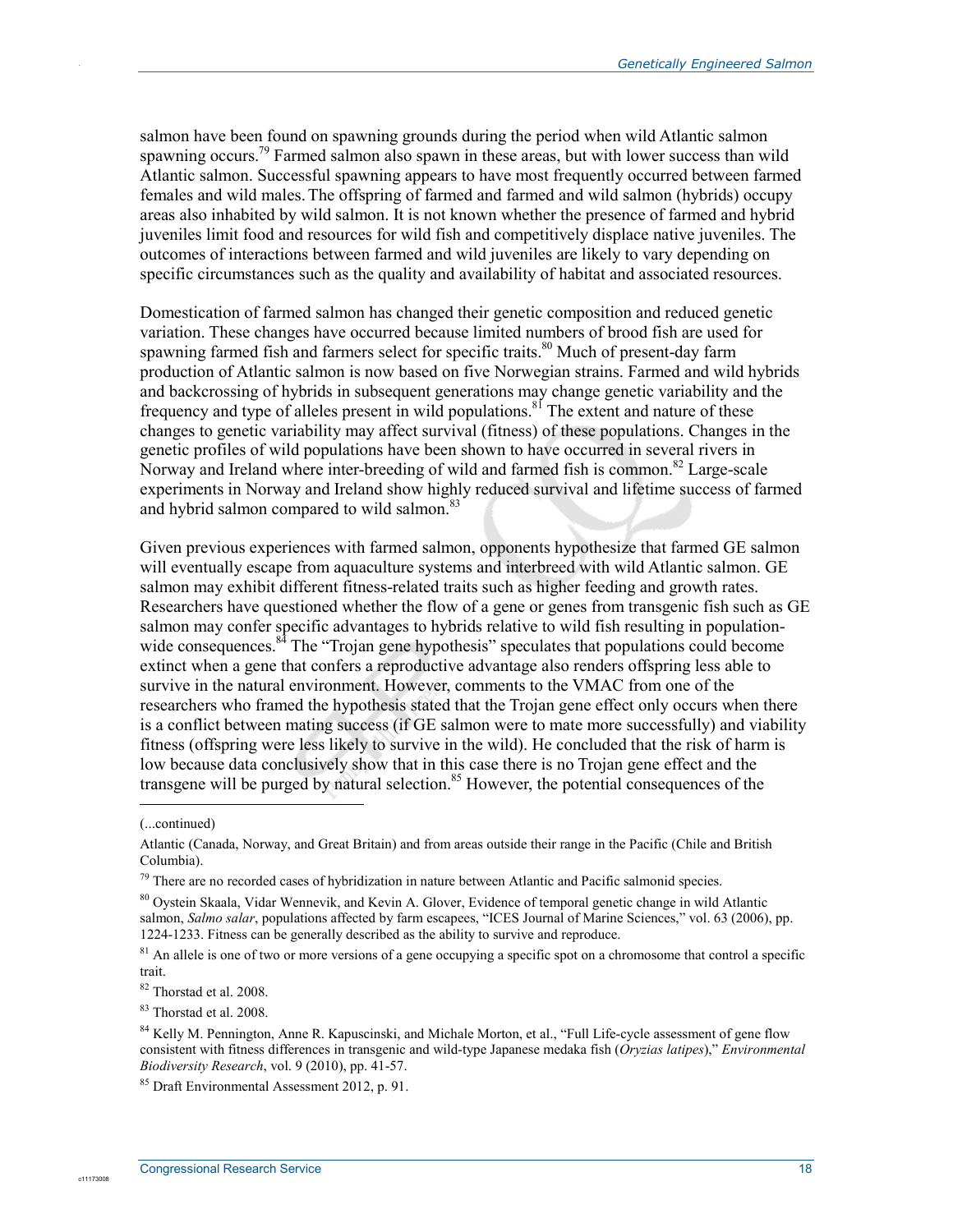interbreeding of farm (including GE salmon) and wild Atlantic salmon remains a long-term concern of those attempting to conserve wild Atlantic salmon populations.

### **Competition and Other Interactions**

Critics are also concerned that AquAdvantage Salmon could become established in the wild and compete with native fish, including both Atlantic salmon and other species, for food, habitat, mates, and other resources.<sup>86</sup> This is a concern both within and outside the range of Atlantic salmon. Previous deliberate attempts to introduce Atlantic salmon have failed and no selfsustaining populations of anadromous Atlantic salmon have been established outside the natural range of the species. In British Columbia, Atlantic salmon which escaped from fish farms have spawned and produced wild-spawned juvenile Atlantic salmon, but it is uncertain whether they have established self-reproducing breeding populations.<sup>87</sup> Experimental crosses between GE Atlantic salmon and wild brown trout (*Salmo trutta*) have been shown to be viable and to confer a growth advantage to the hybrid. Researchers concluded that transgenic hybrids could detrimentally affect wild salmon populations, but that introgression of the gene into the brown trout genome through backcrossing is unlikely.<sup>88</sup>

If GE salmon were to escape and establish self-sustaining populations, competition for resources is another potential concern. Since GE salmon grow faster, it has been suggested that they may outcompete wild fish for habitat and food.<sup>89</sup> Laboratory experiments on AquAdvantage relatives indicate that they are more likely to feed in the presence of a predator than non-GE controls.<sup>90</sup> Another study which compared GE and non-GE salmon fry under food-limited conditions in simulated environments showed no difference in territorial dominance, growth, or survival of first feeding fry at high densities.<sup>91</sup> Biotechnology proponents argue that GE fish, if they escape, would be less likely to survive in the wild, especially when they are reared in protected artificial habitats and have not learned to avoid predators.

The consequences of potential competition would also depend on many factors, including the size and health of the wild population, the number and characteristics of the escaped fish, and local environmental conditions. Some argue that once transgenic fish become established, they could be difficult or impossible to eradicate such as many invasive species. This scenario would depend on reproduction of GE salmon in the wild.<sup>92</sup> Critics also express concerns that U.S. wild Atlantic salmon populations are at extremely low levels and especially vulnerable to ecological changes.

1

c1117300

<sup>&</sup>lt;sup>86</sup> Atlantic salmon and Pacific salmon are unable to spawn because they are different species.

<sup>87</sup> Thorstad et al. 2008, p. 67.

<sup>&</sup>lt;sup>88</sup> Krista B. Oke, Peter A. H. Westley, and Darek T. R. Moreau, et al., "Hybridization between genetically modified Atlantic salmon and wild brown trout reveals novel ecological interaction," *Proceedings of the Royal Society: Biological Sciences*, vol. 280, no. 1763 (August 7, 2013).

<sup>89</sup> Draft Environmental Assessment 2012, p. 91.

<sup>90</sup> Draft Environmental Assessment 2012, p. 92.

 $91$  Draft Environmental Assessment 2012 p. 92.

 $92$  Wild reproduction of GE fish is unlikely if only sterile triploid females are produced.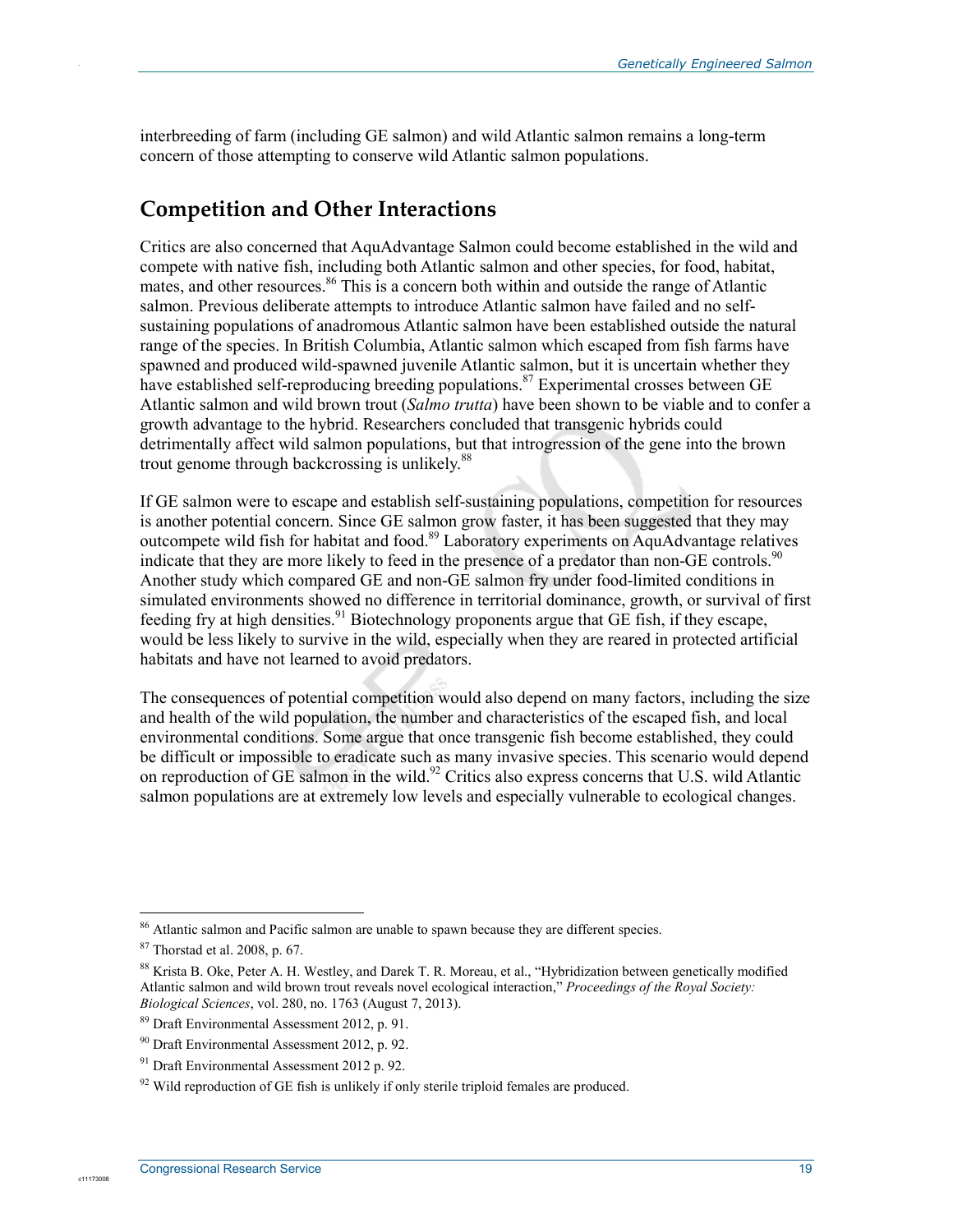### **Future Concerns**

.

According to the FDA, the NADA is for a specific set of conditions and any modification to these conditions would require notification of the  $FDA$ ,  $93$  Major or moderate changes to these conditions would require a supplemental NADA which would trigger environmental analyses under NEPA. The FDA states that expansion or changes to facilities identified in the proposal would constitute major or moderate changes which would require a supplemental NADA and analysis under NEPA. If FDA approves AquaBounty's application, FDA retains the authority to withdraw its approval should significant subsequent concerns arise.

If GE salmon are approved for consumption in the United States, it is likely that additional applications will be made for additional geographic areas and for a variety of different grow-out or culture techniques. Under the current proposal, AquaBounty would produce GE salmon in a limited grow-out facility in Panama. Some have speculated that subsequent proposals would be subject to less scrutiny and question whether future uses will be as apparently benign.<sup>94</sup> If additional applications are approved, it is possible that future grow-out facilities would be located closer to the range of wild Atlantic salmon thereby decreasing the effectiveness of geographic containment. The NADA would not include the culture of AquAdvantage Salmon in net pens,<sup>95</sup> but if cage culture were used to produce GE salmon it would increase the probability of fish escaping to the wild. AquaBounty has denied that their company would approve the use of AquAdvantage Salmon in cage culture.<sup>96</sup>

## **Labeling Issues**

The question of how to label the food derived from the AquAdvantage salmon is separate from the decision about whether to approve the new animal drug application. Although FDA is not required to address labeling issues prior to the food being marketed, FDA is considering these two issues simultaneously.<sup>97</sup> If the AquAdvantage salmon NADA is approved, FDA is to determine whether additional labeling is appropriate.

FDA has determined that the AquaBounty salmon is as safe for human consumption as non-GE salmon, in other words, that the AquaBounty salmon is "substantially equivalent" to non-GE salmon. Opponents of the AquaBounty salmon, however, have argued the need to label it as a GE product on a presumed basis of consumers' right-to-know. Proponents of the AquaBounty salmon argue that labeling a "substantially equivalent" food would imply that the GE fish was different in ways that could be seen as negative. Given that the labeling issue for GE foods remains unsettled, labeling the AquaBounty salmon, as potentially the first GE animal approved by FDA for human consumption, has become an important aspect of FDA's overall approval process. While

1

<sup>&</sup>lt;sup>93</sup> FDA Environmental Assessment 2012, p. 2.

<sup>94</sup> Northwest Environmental Defense Center, *The Newsletter of the Northwest Environmental Defense Center*, Critique of Genetically Engineered Salmon, 2013, http://law.lclark.edu/live/files/14124-articlecritique-of-geneticallyengineered-salmon-.

<sup>&</sup>lt;sup>95</sup> Grow-out in net pens is less costly than culture of salmon in land-based facilities.

<sup>96</sup> Environment 360, 2013.

<sup>97</sup> FDA, "Background Document: The VMAC Meeting on Science-Based Issues Associated with AquAdvantage Salmon," http://www.fda.gov/AdvisoryCommittees/CommitteesMeetingMaterials/ VeterinaryMedicineAdvisoryCommittee/ucm222712.htm.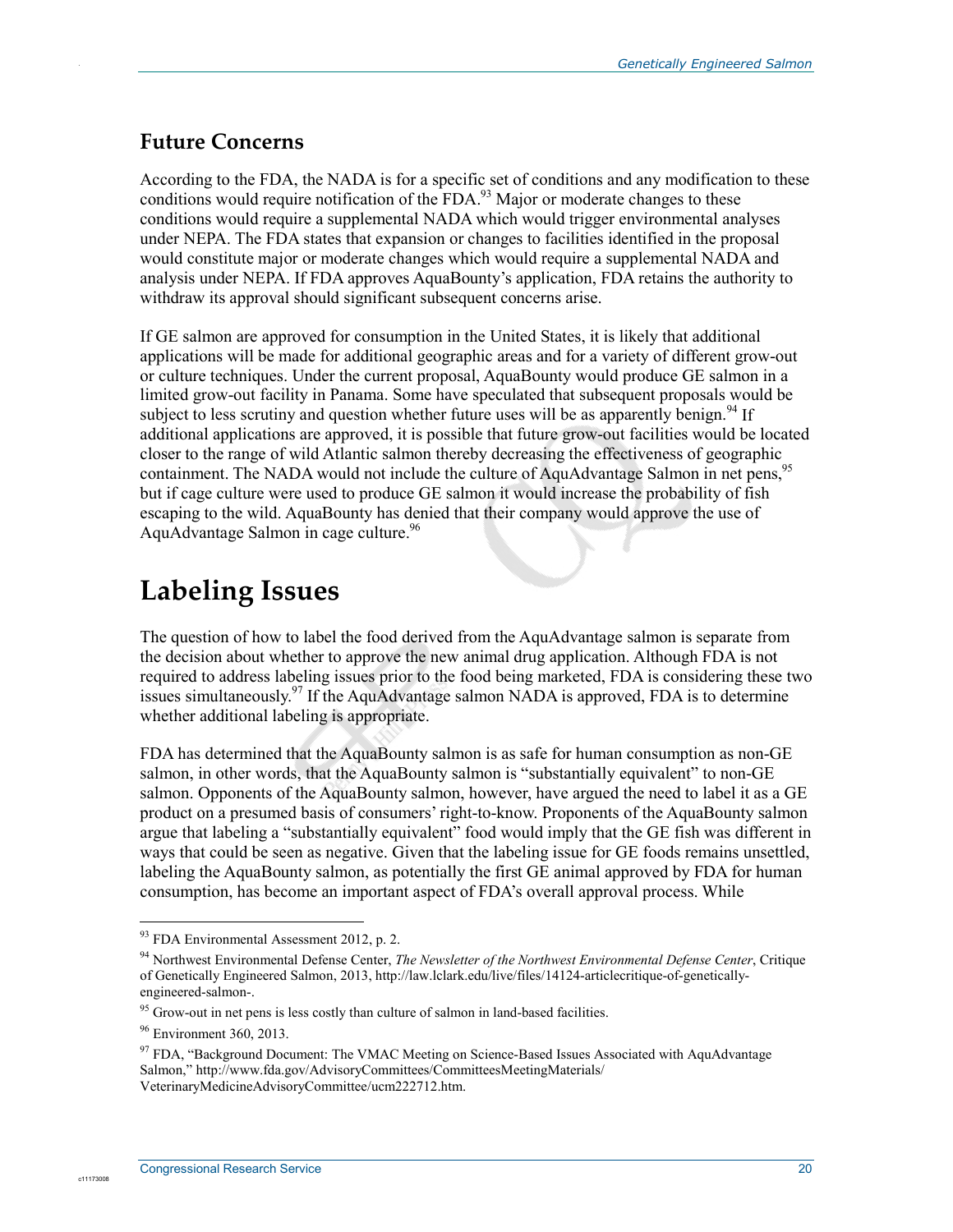voluntary labeling would be permissible—as long as the label was not false or misleading proponents of the AquaBounty salmon believe such labeling could reduce retail demand for the fish. Many major grocery retail chains, such as Safeway, Trader Joe's, Target, Kroger, and Whole Foods, have already announced that they would not sell the AquaBounty fish when it becomes commercially available. $98$ 

States have also taken steps to regulate the transport and use of GE fish. For example, Maryland,<sup>99</sup> Washington,<sup>100</sup> Oregon,<sup>101</sup> Minnesota,<sup>102</sup> Wisconsin,<sup>103</sup> and California<sup>104</sup> have passed laws banning the release of GE fish in some or all state waters. In addition, Alaska requires GE fish to be labeled.<sup>105</sup> No federal law specifically addresses labeling GE fish and seafood.

## **Fishing Industry Interactions**

The success of farm-raised Atlantic salmon has made some who work in the commercial wild salmon fishing industry, particularly those in Alaska, especially sensitive to potential impacts of GE salmon. Fishermen have concerns related to further increases in salmon aquaculture production and environmental harm to wild stocks. The salmon fishing industry in Alaska does not produce intensively farmed fish salmon in net pens and would not benefit from the use of GE salmon. $106$ 

Over the last three decades, the rapid growth of farmed salmon and trout production has been one of the primary drivers of world salmon prices.<sup>107</sup> In 2002, prices paid to Alaska fishermen were less than half of the average prices paid from 1980 to 2005.<sup>108</sup> Changes to salmon markets were actually much more complex during this period because the industry was transformed by a variety of factors in addition to the growth in the total supply of salmon. Salmon markets were also affected by the availability of different types of salmon products, the timing of production, and development of market standards.

Some believe that the wide use of GE salmon would depress salmon prices. Potential interactions between GE salmon aquaculture, ongoing salmon aquaculture, and wild fisheries are difficult to fully assess. Part of the difficulty is related to the complex nature of interrelated drivers of aquaculture and wild salmon production. For example, public acceptance can affect prices which

<u>.</u>

c1117300

<sup>98 &</sup>quot;Kroger, Safeway Will Nix GMO Salmon Regardless of FDA Decision," *Food Safety News*, March 4, 2014.

<sup>99</sup> Maryland Natural Resources Code Ann.§4-11A-02 (2003).

<sup>&</sup>lt;sup>100</sup> Washington Administrative Code 220-76-100 (2003).

 $101$  Oregon Administrative Rules 635-007-0595 (2004).

<sup>102</sup> Minn. Stat. §§17.4982, 18B.285, §18B.01, 18F.01-.13 (2003).

<sup>103</sup> Wis. Stat. §146.60 (2002).

<sup>&</sup>lt;sup>104</sup> California Fish & Game Code §15007 (2003) and Dept. of Fish and Game §671.1.

<sup>105</sup> AK Food & Drug Code §17.20.040 (2005).

<sup>&</sup>lt;sup>106</sup> Alaska salmon fisheries benefit from releases of salmon from hatcheries which grow-out in the ocean and enhance wild stocks.

<sup>107</sup> Gunnar Knapp, Cathy A. Roheim, and James L. Anderson, *The Great Salmon Run: Competition Between Wild and Farmed Salmon*, Traffic North America, Washington DC, January 2007. Hereinafter cited as the Great Salmon Run 2007.

<sup>108</sup> Great Salmon Run 2007. p. 213.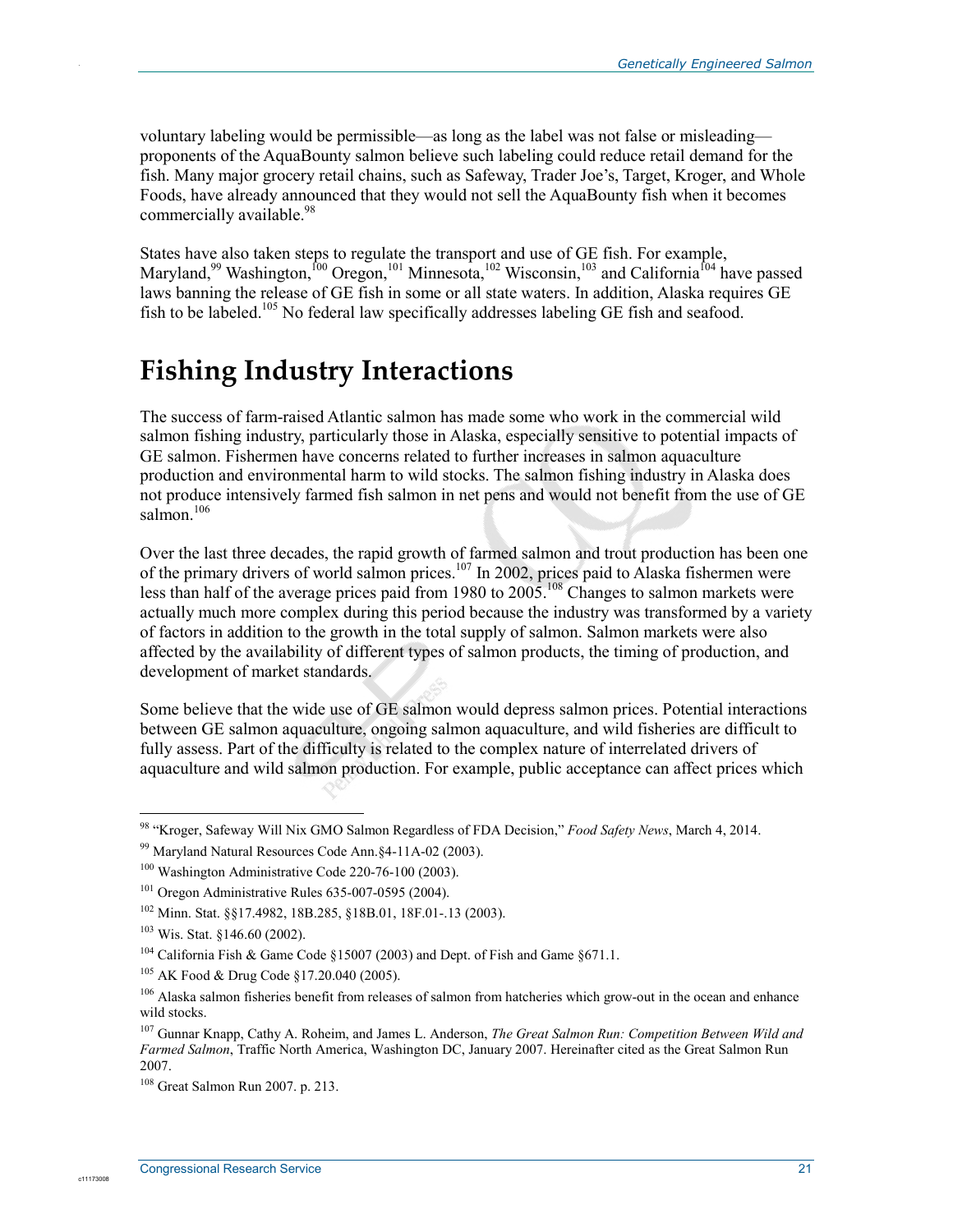in turn may affect salmon production. Major categories of drivers include the regulatory framework, production, markets, and the public (**Figure 1**).109



**Figure 1. Driving Forces of Salmon Production** 

Source: Davide Menozzi, Cristina Mora, and Alberto Merigo, "Genetically Modified Salmon for Dinner? Transgenic Salmon Marketing Scenarios," *AgrBioForum*, vol. 15, no. 3 (2012).

Although some assume that approval of GE technology will be followed by a rapid increase in farmed salmon production, it is unlikely that this will occur. At least initially, annual production at the AquaBounty Panama facility is limited to a capacity of approximately 100 metric tons compared to current U.S. salmon consumption of approximately 180 thousand metric tons. Significant production increases would depend on approval of additional sites in salmon producing regions of the world. The regulatory framework will determine which production methods would be used and where they are allowed. If only land-based facilities are allowed, then greater aquaculture production would depend on whether the advantages of using GE salmon (higher growth rate and feed conversion efficiency) can outweigh the greater costs of land-based facilities. Currently, the economic viability of most land-based salmon grow-out facilities is questionable.<sup>110</sup> Significant increases in land-based production also may be constrained by the number of available sites with sufficient water quality and volume. Therefore, the magnitude and timing of greater salmon production, if it were to occur, would be very uncertain.

Some in the commercial fishing industry have stated that it has successfully educated the public to discriminate among fish from different sources, such as wild and farmed salmon. On the other hand, some believe that a publicized escape of GE fish could lead to less public acceptance of their wild product. To differentiate wild and GE salmon, commercial Alaskan fishermen also have requested the labeling of GE salmon.<sup>111</sup> Some industry groups are concerned that such labeling might lead consumers to believe that wild fishery products are also genetically engineered and

1

c1117300

<sup>&</sup>lt;sup>109</sup> Davide Menozzi, Cristina Mora, and Alberto Merigo, "Genetically Modified Salmon for Dinner? Transgenic Salmon Marketing Scenarios," *AgrBioForum*, vol. 15, no. 3 (2012).

<sup>&</sup>lt;sup>110</sup> Production from salmon land-based systems is insignificant, but the David Suzuki Foundation has advocated for land-based systems and maintains that they are viable.

<sup>111</sup> Erika Bolstad, "Alaskans say GM salmon threatens wild market as public FDA objections top 33,000," *Anchorage Daily News*, March 6, 2013.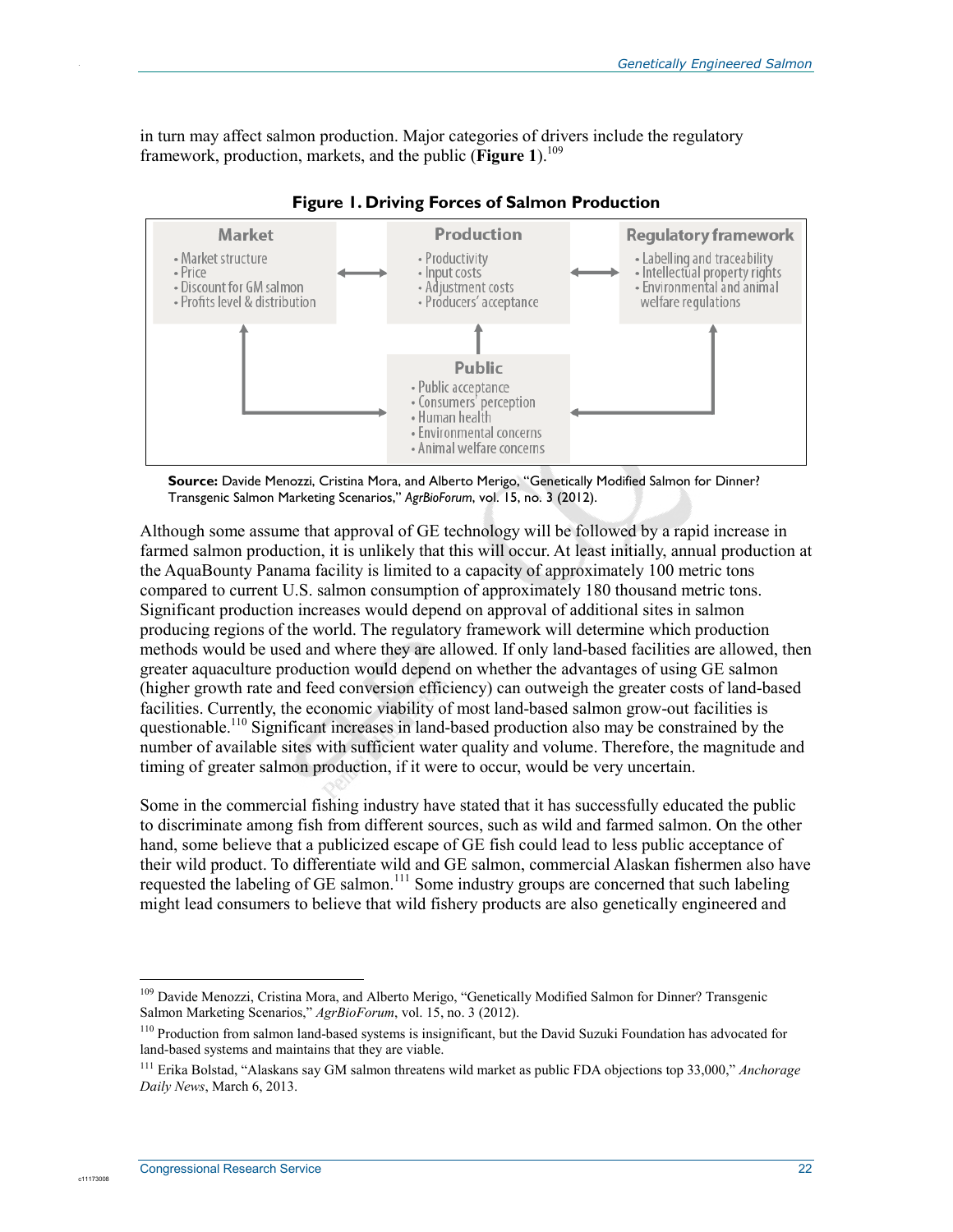perceived as unsafe for consumption.<sup>112</sup> An alternative considered by commercial interests would involve labeling of wild salmon as a product that was not produced with GE technology.

## **Consumer Acceptance**

It is uncertain whether consumers will accept GE fish, but it appears that a broad segment of the U.S. population is opposed or at least skeptical of consuming the product.<sup>113</sup> GE salmon may taste the same and are expected, like other Atlantic salmon aquaculture products, to be less expensive than wild-caught fish. However, food safety issues, ethical concerns over the appropriate use of animals, and environmental concerns might affect public acceptance of GE fish as food. Ongoing campaigns by environmental and consumer groups have asked grocers, restaurants, and distributors to sign a pledge to not sell GE fish products, even if they are approved by FDA.<sup>114</sup>

Demand for fish products, especially those high in fish oils such as Atlantic salmon, grew quickly during the past three decades and is expected to continue growing. In the past, aquaculture productivity gains and reductions in cost have been passed on to the consumer in the form of lower prices. One study speculated that consumers would require a significant price discount to purchase the GE salmon product.<sup>115</sup> The discount would likely vary by country and depend on consumer demographic factors such as age.

Production increases could contribute to consumer benefits associated with lower prices and health benefits from consumption of salmon rather than less healthy protein sources. If GE salmon can be sold for a relatively low price, it could stimulate salmon consumption in lowincome households.<sup>116</sup> Some researchers have questioned whether the potential benefits associated with the wide use of GE salmon also should be considered as part of the approval process.<sup>117</sup>

## **Congressional Actions**

Some Members of Congress have raised concerns about FDA's approval process for GE salmon. On April 24, 2013, 20 Members of the House and 12 Members of the Senate sent similar letters that requested FDA Commissioner Margaret Hamburg halt the approval process.<sup>118</sup> In particular, the letters stated that the FDA process has not been adequate to ensure GE salmon is safe for the

<u>.</u>

c1117300

<sup>112</sup> See CRS Report RL32809, *Agricultural Biotechnology: Background, Regulation, and Policy Issues*, by Tadlock Cowan.

<sup>113</sup> Shane O'Halloran, "Consumers not interested in genetically modified salmon," *Food Engineering*, April 23, 2013, pp. http://www.foodengineeringmag.com/articles/90611-consumers-not-interested-in-genetically-modified-salmon.

<sup>&</sup>lt;sup>114</sup> See the Center for Food Safety's website and featured actions, "Tell Costco to Reject GE Salmon," http://www.centerforfoodsafety.org/geneticall3.cfm.

<sup>&</sup>lt;sup>115</sup> Davide Menozzi, Cristina Mora, and Alberto Merigo, "Genetically Modified Salmon for Dinner? Transgenic Salmon Marketing Scenarios," *AgrBioForum*, vol. 15, no. 3 (2012).

<sup>116</sup> Martin D. Smith et al., "Genetically Modified Salmon and Full Impact Assessment," *Science*, v. 330 (November 19, 2010): 1052-1053. Hereinafter cited as Smith et al. 2010.

<sup>117</sup> Smith et al. 2010.

<sup>118</sup> Letter from Don Young et al. to Dr. Margaret Hamburg, Commissioner, FDA, April 24, 2013, and Letter from Senator Mark Begich et al. to Dr. Margaret Hamburg, April 24, 2013.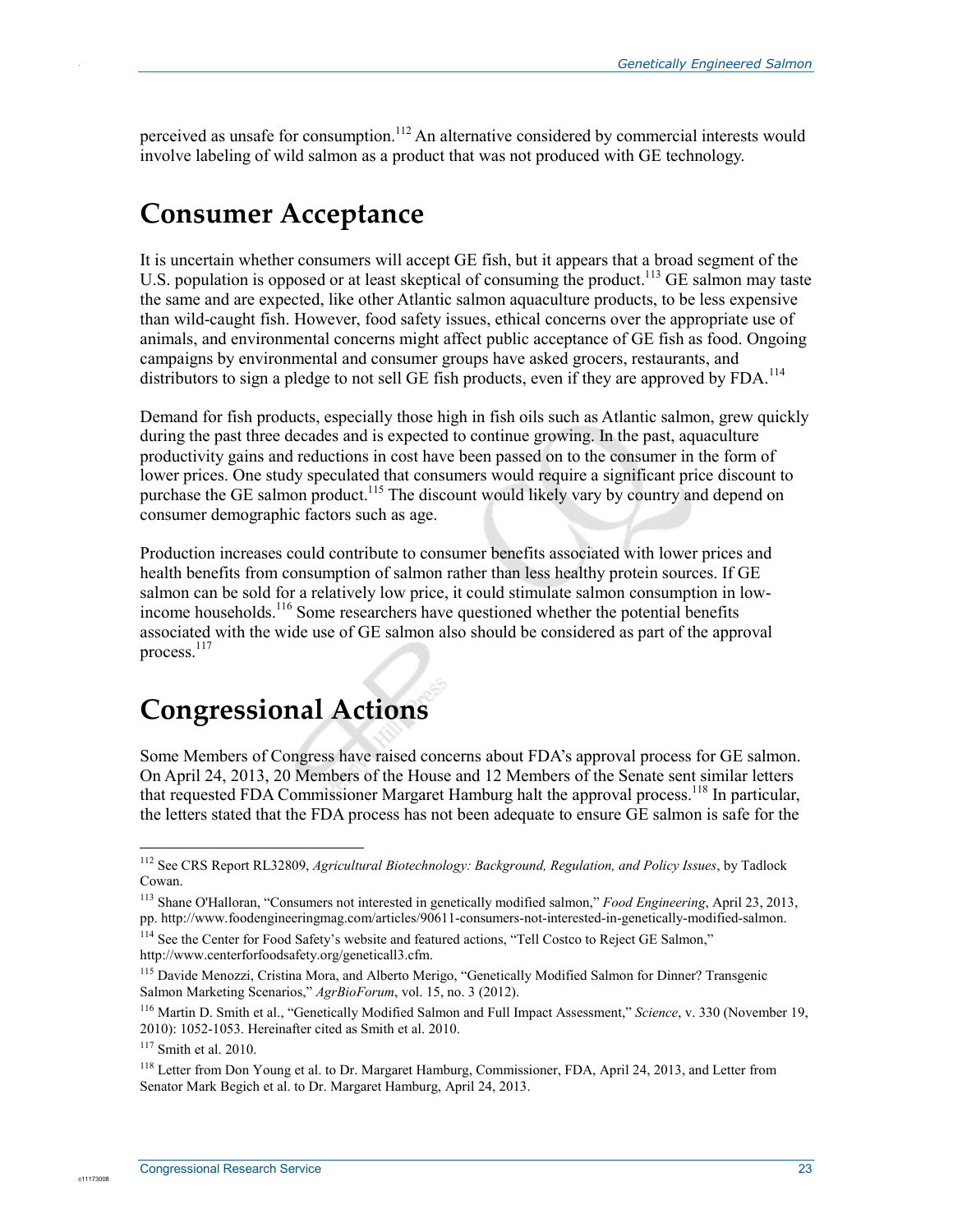environment and consumers. They also expressed concern with the precedent that this ruling could set for future applications for other genetically engineered fish such as tilapia and trout. If the agency still proceeds with approval of the product, Members also urged FDA to develop labeling requirements to distinguish the product as genetically engineered.

Bills focusing on regulating or prohibiting GE salmon have been introduced in the  $113<sup>th</sup>$ Congress. S. 246 and H.R. 1667 are similar bills which would make it unlawful to:

(1) ship, transport, offer for sale, sell, or purchase a covered fish (GE fish), or a product containing a covered fish, in interstate or foreign commerce;

(2) have custody, control, or possession of, with the intent to ship, transport, offer for sale, sell, or purchase a covered fish, or a product containing covered fish, in interstate commerce;

(3) release a covered fish into a natural environment; or

.

(4) have custody, control, or possession of a covered fish with the intent to release it into a natural environment.

The definition of a covered fish under H.R. 1667 would include any finfish while S. 246 would include salmon, anadromous fish, or marine fish. H.R. 1667 also would explicitly make it illegal to engage in net-pen culture of covered fish. Both bills would include exceptions for scientific research, fish collected for the purpose of supporting the act, or if NOAA finds that there would be no significant impact in accordance with NEPA. The NEPA analysis would have to include an environmental risk analysis, assessment of best or worst case probabilities of confinement failure, costs to eradicate escaped covered fish, and assessment of economic damage of escaped covered fish. Both bills also would require completion of the report on environmental risks associated with GE seafood products which was required under Section 1007 of the Food and Drug Administration Amendments Act of 2007 (21 U.S.C. 2106).

H.R. 584 and S. 248 would amend Section 403 of the FFDCA (21 U.S.C. 343) by adding a requirement to label products which contain genetically engineered fish. H.R. 1699 and S. 809 would require labeling of genetically engineered foods including fish. On May 22, 2013, S.Amdt. 965 to S. 954 was proposed and would have required that any food offered for sale have a label indicating that the food contains a genetically engineered ingredient. On May 23, 2013, the amendment was defeated by a vote of 27-71.

In the  $112<sup>th</sup>$  Congress, several bills also were introduced to address concerns related to GE fish including House and Senate bills which would have required labeling of GE fish (S. 229, H.R. 520, and H.R. 3553), deemed GE fish as unsafe for human consumption (S. 230 and H.R. 521) and prohibited the sale of GE fish (S. 1717). On June 16, 2011, Section 744 of H.R. 2112 was passed by the House which would have prohibited the FDA from spending FY2012 funds to approve any application for GE salmon. On September 7, 2011, the Senate Committee on Appropriations reported H.R. 2112 without the prohibition on FDA spending (S.Rept. 112-73), and the provision was not included in the subsequently enacted P.L. 112-55. On May 24, 2012, S.Amdt. 2108 to S. 3187 was defeated, which would have prohibited approval of GE fish by FDA unless NOAA concurred with such approval. No further action was taken on any of these bills during the  $112<sup>th</sup>$  Congress.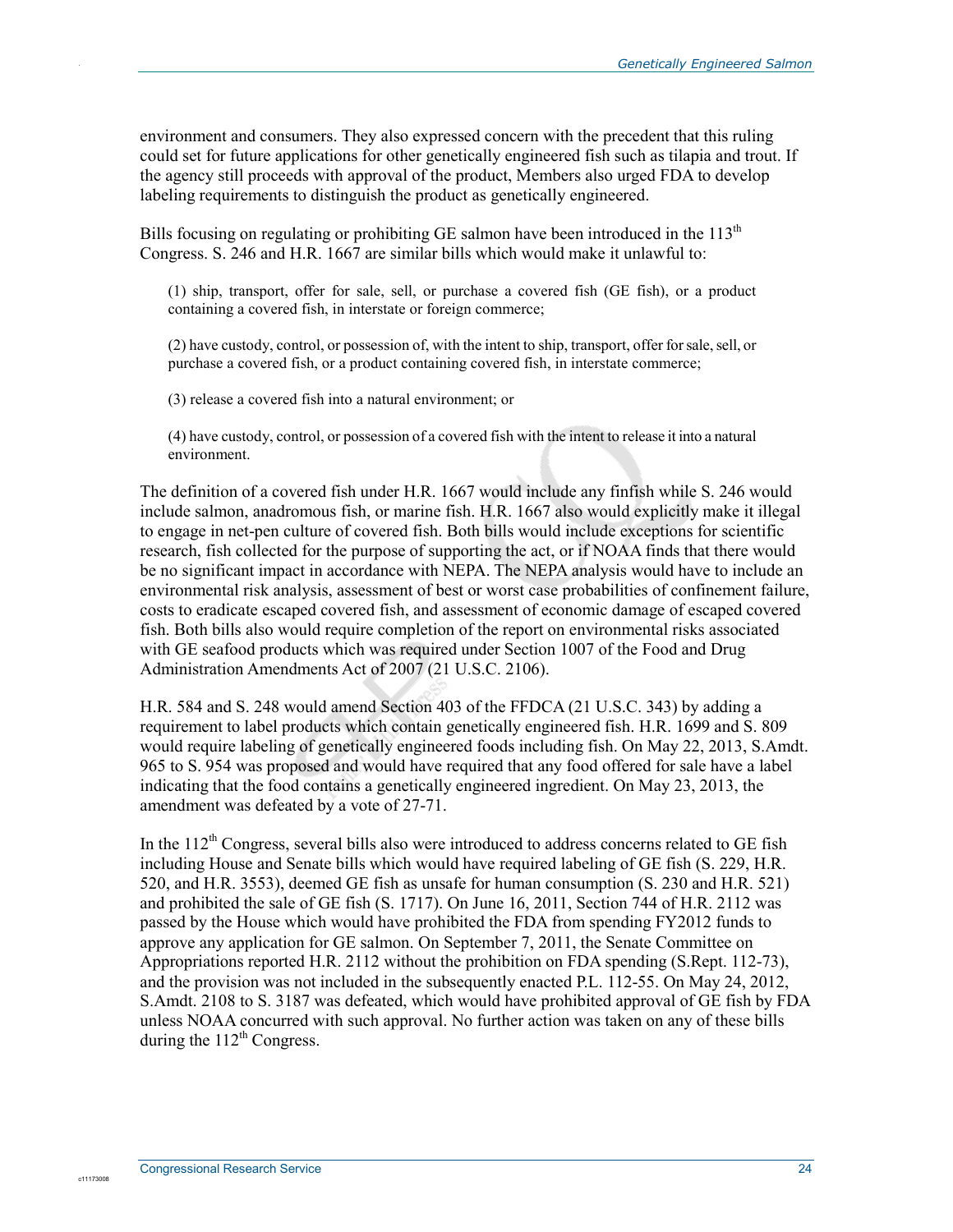## **Future Considerations**

.

Some have asserted that the FDA's approach to GE salmon evaluation fails to consider the full scope of potential impacts or to fully assess the risk of unintended consequences. They claim that neither the VMAC nor the EA have fully considered the broader potential risks of AquAdvantage salmon approval. They have argued that FDA is not suited to undertake biological and ecological studies of this nature and they question whether the regulatory system has kept pace with advances in GE technology. They support development of a comprehensive EIS to more fully assess the broader context of social, economic, and environmental implications of GE salmon.

FDA has evaluated GE salmon as a new animal drug which is safe for human consumption. Regulation of transgenic animals as NADs, however, suggests to some observers (e.g., the Center for Food Safety, Union of Concerned Scientists) the inherent weakness of existing regulatory structures to respond adequately to the complexities that arise with animal biotechnology innovations.<sup>119</sup> An immediate issue is whether AquaAdvantage salmon should be subject to a more rigorous assessment as a food additive by FDA's Office of Food Additive Safety. Some might argue that the NAD assessment has already covered issues related to food safety and found that GE salmon are essentially the same as non-GE salmon. However, in addition to ensuring the safety of GE salmon further assessment could reassure consumers and retailers who are skeptical of the new technology, and more rigorous assessment would set a precedent for future products which may warrant greater scrutiny.

Some have expressed concerns that a continued delay signals that the United States might cede its leadership position in agricultural biotechnology. Rejection of the AquaBounty application would send the message that science-based regulatory oversight is subject to political intervention.<sup>120</sup> Other countries which are likely to commercialize this technology may be less concerned with potential environmental effects. GE technology is likely to be adopted for aquaculture in other parts of the world and according to the FDA, implications of GE salmon disapproval in the United States and adoption of the technology elsewhere are unknown.<sup>121</sup> Aquabounty has reported that they have spent \$50 million developing the technology and in applying for approval. Some would question whether technology industries in the United States will continue to attract investors and compete with companies in other parts of the world when there is such a long and uncertain approval process.

AquAdvantage salmon is likely to be the first of many transgenic candidates for commercial aquaculture production, and some question whether this case will establish a proper or useful precedent for future assessment of this technology.<sup>122</sup> Some scientists assert that the FDA decision involves broader social costs and benefits of using genetic engineering and support wide-ranging interdisciplinary evaluation of GE salmon approval.<sup>123</sup> According to one group of researchers,

1

<sup>&</sup>lt;sup>119</sup> See Center for Food Safety website, at http://www.centerforfoodsafety.org/geneticall7.cfm; and the Union of Concerned Scientists website, at http://www.ucsusa.org/food\_and\_agriculture/.

<sup>&</sup>lt;sup>120</sup> Alison L. Van Eenennaam, William M. Muir, and Eric M. Hallerman, "Is Unaccountable Regulatory Delay and Political Interference Undermining the FDA and Hurting American Competitiveness?," *Food and Policy Forum*, vol. 3, no. 13 (July 24, 2013).

<sup>&</sup>lt;sup>121</sup> Draft Environmental Assessment 2012.

 $122$  Smith et al. 2010.

 $123$  Smith et al. 2010.